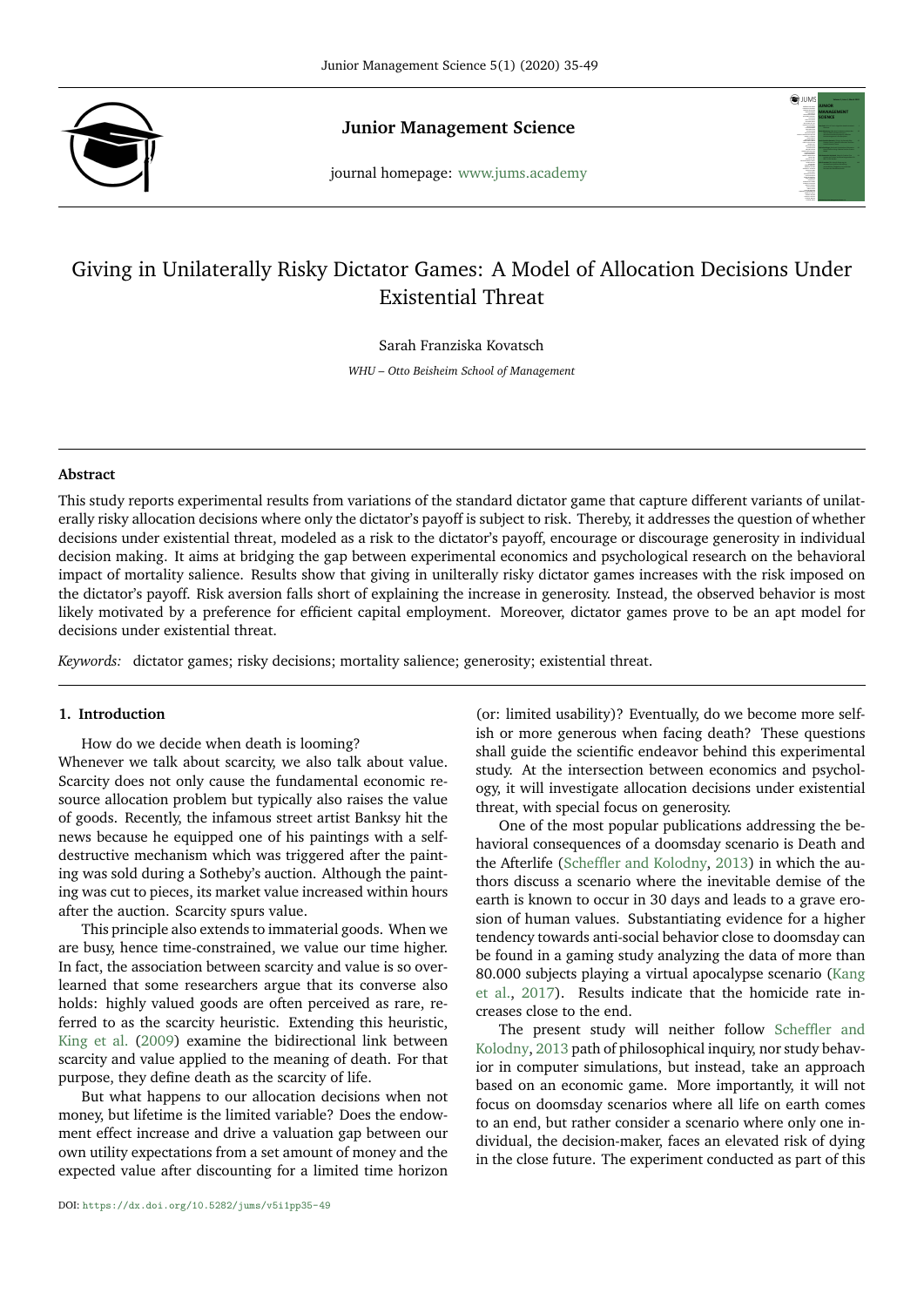study is based on a dictator game modified to the effect that the dictator's payoff is subject to risk while the conditions of the recipient's payoff are equal to those in the standard dictator game.

From research on dictator games under ambiguity, it is known that dictators choose unfair splits more frequently when the recipient's payment allocation depends on an ambiguous lottery [\(Haisley and Weber,](#page-14-3) [2010\)](#page-14-3). Put differently, dictators' estimates of the expected value of the recipient's allocation are inflated under ambiguity. Experiments with bargaining games, however, have shown that payoff uncertainty on the part of the seller is likely to influence the terms of the settlement in favor of the seller because the buyer is willing to make concessions (see, e.g., [Church and Zhang,](#page-14-4) [1999\)](#page-14-4). Analogously, this study will observe whether a dictator in a dictator game setting is willing to allocate more money to the recipient whose expected payoff from the money is higher relative to the dictator's. Such behavior would be indicative of strong other-regarding preferences triggered by an existential threat. Deception games, for instance, provide a strong example for such preferences: One third of the subjects in [Erat and Gneezy](#page-14-5) [\(2012\)](#page-14-5) willingly engage in lying that financially harms the sender but benefits the receiver, so-called altruistic white lying. It will be the purpose of this study to examine whether mortality awareness encourages non-selfish motives in allocation decisions.

One might ask why an elevated risk of dying should impact allocation decisions in the first place. The answer is two-fold: Firstly, many factors typically influencing decisionmaking become obsolete under anticipated death. Secondly, new determinants may be added.

First addressing those factors which turn obsolete, one example that comes into mind is hyperbolic discounting. The tendency to choose a smaller-sooner reward over a larger-later reward [\(Laibson,](#page-14-6) [1997\)](#page-14-6) naturally does not play a role for death-doomed individuals. Another example would be the so-called forward consumption effect, defined by [Loewenstein and Elster](#page-14-7) [\(1992\)](#page-14-7) as deriving utility from the future through anticipatory savoring. Upon looming death, contemplating the future will most likely not affect the utility considerations behind the type of decisions this study is concerned with.

Turning to those factors which may newly emerge as decision variables under existential threat, we must first introduce the term of mortality salience. Research on this topic works with artificially activated death awareness and argues that decisions under this condition are partially dependent on self-defense mechanisms against anxiety, which usually results in selfish or socially endorsed behavior [\(Kasser and Shel](#page-14-8)[don,](#page-14-8) [2000\)](#page-14-8). In the context of allocation decisions, one might also imagine that mortality salience and the concomitant limited time horizon to derive utility from a monetary endowment may either encourage excessive spending or large transfers to others driven by generosity and the realization that the own relative utility is lower. To test which effect is dominant, the experiment presented in this study attempts to align economic research with the tradition of mortality salience experiments.

"A common method of operationalising mortality salience, however, takes the form of open-ended questions asking individuals to express the feelings and thoughts they experience when thinking about their own death," [\(Cozzolino et al.,](#page-14-9) [2004b,](#page-14-9) p.279).

Since priming and open-ended question do not match the format of an economic experiment, the present study will attempt to model an allocation decision under existential threat by means of a modified dictator game.

Henceforth, the present study is organized as follows: Section 2 provides a review of the related economic and psychological literature. In section 3, the design of the experiment underlying this study is outlined in detail. Section 4 explains the theoretical model behind the experiment as well as the resulting hypotheses, followed by a comprehensive report of the experimental results in section 5. Finally, Section 6 discusses the findings and their implications, the limitations of this study, as well as proposals for future research.

# **2. Related Literature**

### 2.1. Dictator Games under Risk

Early research on behavior in dictator game setting goes back 25 years [\(Forsythe et al.,](#page-14-10) [1994\)](#page-14-10). In the standard scenario, the game is played between two randomly paired players, one in the role of the dictator and one in the role of the recipient. The dictator may then distribute an unearned pie of \$10 between the recipient and him-/herself. According to the predictions of classic game theory, the strictly rational decision in this setting is to allocate zero funds to the recipient. In these early versions of the dictator game, average allocations are typically 10-25% [\(Camerer,](#page-14-11) [2003\)](#page-14-11). Attempts to explain these non-trivial splits are manifold, but most of them anchor at a concept of fairness. Since allocations in dictator games are significantly different from those in simple ultimatum games where the recipient has the choice to accept or reject the dictator's proposal, fairness considerations alone cannot entirely explain behavior in either of the games, but instead strategic considerations also have an impact [\(Forsythe et al.,](#page-14-10) [1994\)](#page-14-10). In subsequent studies, the dictator's action space was anonymized (with so-called doubleblind treatments) to test rule out the effect of social influence [\(Hoffman et al.,](#page-14-12) [1994\)](#page-14-12). Generally, the dictator games are sensitive to changes in the instructional setting: if the dictator earns his/her role through a contest, giving is significantly lower compared to treatments based on a random role allocation [\(Hoffman et al.,](#page-14-12) [1994\)](#page-14-12).

In the standard dictator game, the total allocation amount is fixed. Modified versions where the joint payoff can vary, however, have studied the trade-off between efficiency, i.e., choosing an allocation which maximizes the joint output, and equity, i.e., choosing a more equal allocation [\(Charness and](#page-14-13)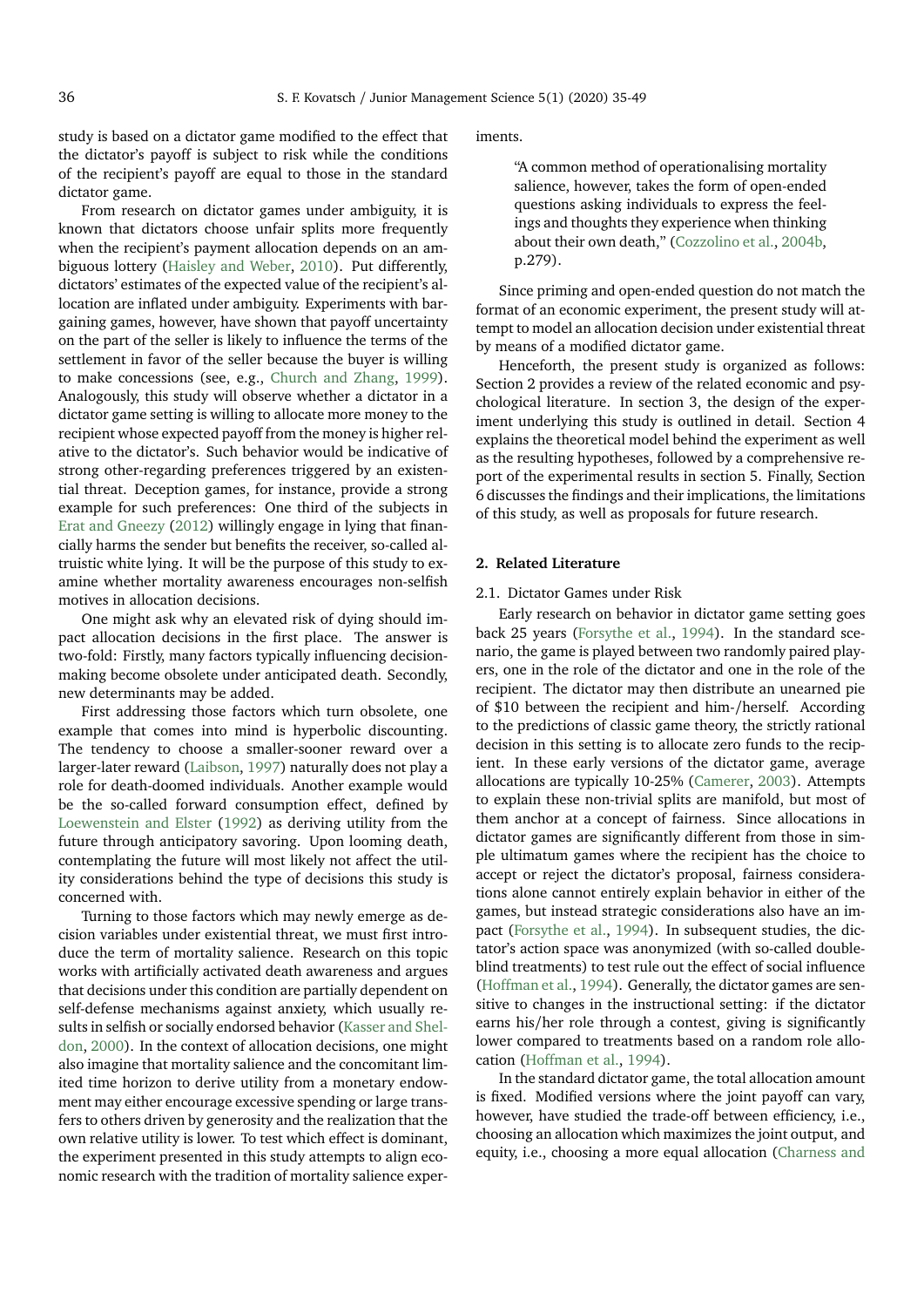[Rabin,](#page-14-13) [2002;](#page-14-13) [Engelmann and Strobel,](#page-14-14) [2006\)](#page-14-14). The equityefficiency tradeoff will be helpful to the understanding of the experimental data gained in this study. Aside from concerns for efficiency, inequality aversion is another motivation prominently used to explain non-selfish allocations in dictator games (e.g., [Bolton and Ockenfels,](#page-14-15) [2000\)](#page-14-15).

[Brock et al.](#page-14-16) [\(2013\)](#page-14-16) extend the discussion around nonselfish giving to risky dictator treatments, which is an especially valuable research direction for the purpose of this study. Their experiment involves treatments with one-sided risk on the part of the recipient and such with two-sided risk. The discussion of the results centers around two manifestations of inequality aversion, namely ex post comparison and ex ante comparison. A fairness concept based on ex post comparison values equality with regard to outcomes after the resolution of uncertainty whereas ex ante comparison values equality with regard to chances to gain a certain income, i.e., uses expected values as benchmark variable. [Brock et al.](#page-14-16) [\(2013\)](#page-14-16) adapted these definitions from a study exploring consequentialist (ex post) and procedural (ex ante) fairness in dictator games where the outcome either depends on mutually exclusive or on independent probabilistic events, i.e., comparing competitive with non-competitive treatments [\(Krawczyk and Le Lec,](#page-14-17) [2010\)](#page-14-17). Both papers find that a combination of the concepts may be warranted. [Freundt and Lange](#page-14-18) [\(2017\)](#page-14-18) present a paper extending the study of risky dictator games to self- versus other-risk treatments. They find that on average, giving decreases when the payoff to the recipient is risky. Risk imposed on the dictator's own payoff even leads to a relatively larger decline. The observed behavior is explained by a crowding out effect of social preferences if in conflict with risk preferences as defined by [Güth et al.](#page-14-19) [\(2008\)](#page-14-19).

Although the present study also presents an experiment based on unilaterally risky dictator treatments, the design will deviate from that of [Freundt and Lange](#page-14-18) [\(2017\)](#page-14-18) to the extent that our dictators will have safe transfer options, i.e., their own payoff risk does not increase with the amount given to the recipient. Additionally, another gap in the literature will be addressed through a variation of the risk level imposed to the dictator across all five treatments.

# 2.2. Mortality Salience

Progressing from the analysis of dictator games, the experiment presented in this study also takes inspiration from the psychological literature on behavior under mortality salience. Experiments working with mortality salience aim to activate subjects' awareness of their own transience and then test for changes in behavior.

A critical pillar for this stream of research is terror management theory (TMT). TMT hypothesizes that cultural beliefs are a coping mechanism against the anxiety resulting from the awareness of life's inevitable demise [\(Solomon](#page-14-20) [et al.,](#page-14-20) [1991\)](#page-14-20). For capitalist cultures, or people who endorse extrinsic values, TMT predicts that mortality salience activation will promote greedy behavior. The meaning maintenance model (MMM), a related theory, interprets death as

a threat to meaning, effectively de-valuing life, and views the effect of mortality salience as an attempt to reinstate meaning [\(Heine et al.,](#page-14-21) [2006\)](#page-14-21). Both theories coincide in the assumption that death is a psychological threat necessitating defense mechanisms. This is the angle point for mortality salience research.

One economic approach used to test the behavioral effects of mortality salience is the resource dilemma. As [Ko](#page-14-22)[rtenkamp and Moore](#page-14-22) [\(2006\)](#page-14-22) elaborate, this type of game provides two interesting properties: a social dimension, expressed in the trade-off between individual and group benefit, and a temporal dimension contingent upon the fact that resource exploitation typically has immediate positive but delayed adverse effects. Harnessing such an environment, [Kasser and Sheldon](#page-14-8) [\(2000\)](#page-14-8) designed an experiment in which subjects were instructed to represent companies bidding against each other to harvest timber in a forest. The researchers found that the mortality salience condition induces higher consumption of resources and enhances greed. However, the experiment relied on an imaginary scenario limiting its external validity. Nevertheless, other studies have corroborated the link between mortality salience and greed (see, e.g., [Cozzolino et al.,](#page-14-23) [2004a.](#page-14-23) Two similar studies found that death-related stimuli increase consumption quantities of luxury goods [\(Mandel and Heine,](#page-14-24) [1999\)](#page-14-24) as well as food and beverages [\(Mandel and Smeesters,](#page-14-25) [2008\)](#page-14-25).

[Jonas et al.](#page-14-26) [\(2002\)](#page-14-26), by contrast, provided evidence that mortality salience elicits more favorable attitudes towards charities, and increases the amount of money donated (a form of prosocial behavior), which they referred to as Scrooge effect. The observed behavior, however, is limited to charities that match the subject's worldview. Thus, the results substantiate that mortality salience triggers a desire to express culturally endorsed, in this case prosocial, behavior. Supporting evidence for a correlation between mortality awareness and prosocial behavior can be found in a study focusing on intergenerational decisions [\(Wade-Benzoni et al.,](#page-14-27) [2012\)](#page-14-27). Usually, intertemporal and interpersonal distance complicate generosity towards future generations. In this study, subjects exhibited higher intergenerational beneficence under death-priming, which the researchers attribute to a reversal of the intertemporal distance effect counteracting intergenerational discounting.

Overall, experimental evidence on the effect of mortality salience is ambivalent. Some researchers have attempted to broaden the spectrum of death priming to increase the clarity of the results. Referring back to the definition of [Kasser](#page-14-28) [and Ryan](#page-14-28) [\(1993\)](#page-14-28), a study by [Cozzolino et al.](#page-14-23) [\(2004a\)](#page-14-23) postulates that individuals scoring high on extrinsic value orientation (EVO) have a higher inclination towards greed under a mortality salience condition, but not under a death reflection condition. The latter was designed to render the association of death more tangible and complement it with an element of life review. Whenever the present study refers to mortality salience, especially in the data analysis section, the term shall be defined as "mortality awareness" and thus cover a broad spectrum of death-related cognition.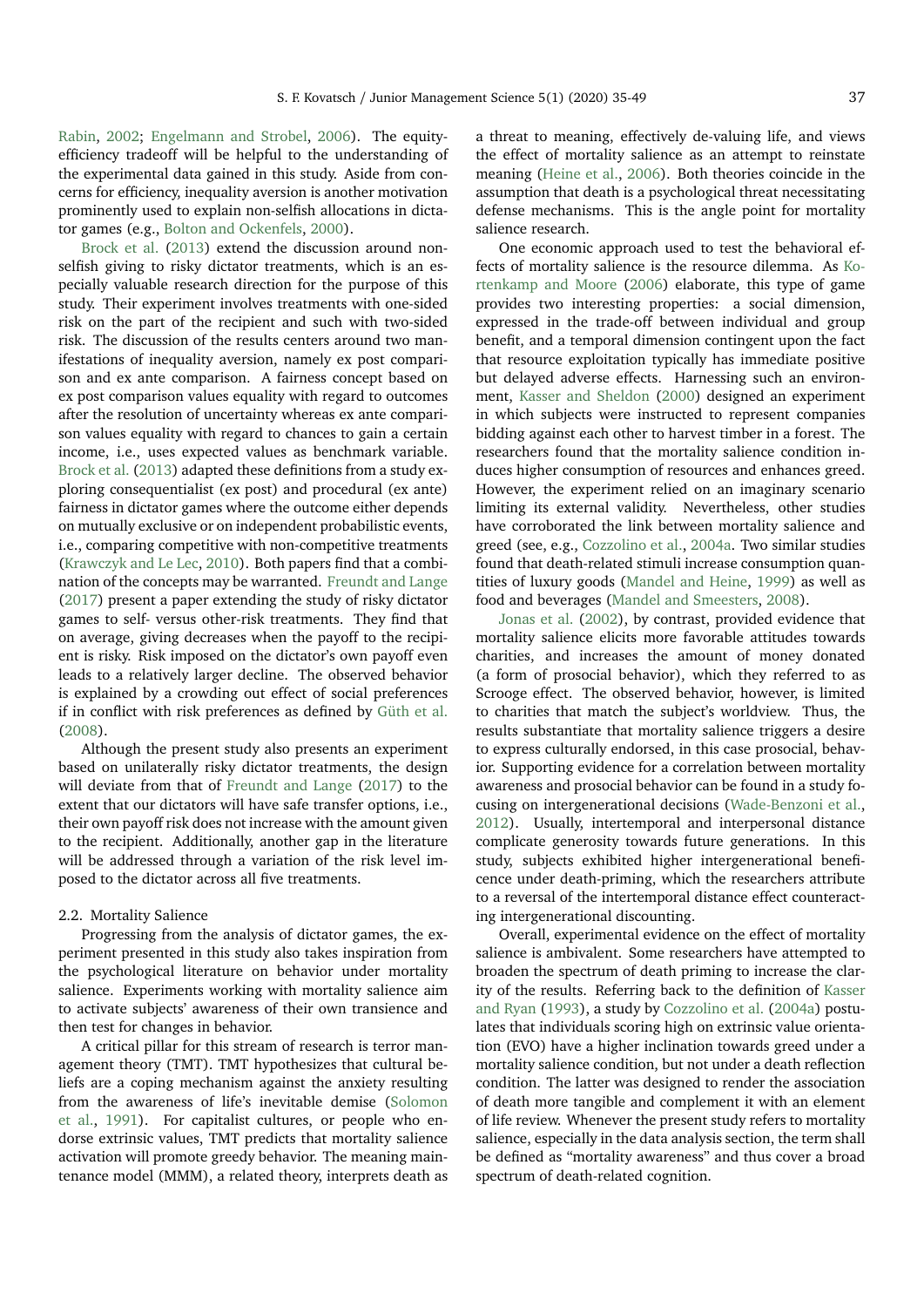#### **3. The Experiment**

# 3.1. Experimental Design

The experiment conducted for the purpose of this study consisted of a series of modified dictator games. An online questionnaire was used to test responses to five dictator game scenarios with different levels of risk. In each scenario, the dictator is endowed with a fund of  $\in$  10 million and must decide how to split this amount between him-/herself and an anonymous receiver. The counterpart has no decision power, i.e., he/she cannot reject the dictator's allocation. Treatments differed concerning the payoff consequences for players. One treatment replicates the standard dictator game whereas the other four treatments present the dictator with different levels of risk imposed on his/her payoff.

A total of 178 subjects, all students, and predominantly from the WHU – Otto Beisheim School of Management campus in Vallendar, responded to the invitation for the online experiment within one week in April 2019. All respondents have an academic background in either business administration or economics. Subjects were invited to participate in the experiment via e-mail. After clicking on the link to the experiment, subjects were presented a set of general instructions including an indication of the amount of time necessary to complete the experiment. Prior to the dictator tasks, the subjects were asked to state their willingness to pay for a lottery with a 50% chance of winning  $\epsilon$  200 and an equal chance of being left with zero. In alignment with standard measurements for risk aversion [\(Hartog et al.,](#page-14-29) [2000\)](#page-14-29), this pre-test was designed to identify the individual risk attitude of each respondent. A complete overview of the instructions can be found in the Appendix (see Table A1 and Appendix 7).

Since all subjects participated in all five decision tasks, the results presented in this study are within-subject comparisons. Dictators accessed the decision form from their private devices and submitted all allocation choices online. They were not informed of the outcomes of their decisions between rounds. Lacking any decision power, the receiver was treated as a dummy variable in the setting of this experiment.

After the deadline for participation had passed, a random draw determined which subject would receive the cash payoff corresponding to the cumulative outcome of his/her allocation decisions. The winner of the draw received  $\in$  1 in cash for each  $\in$  1 million kept to him-/herself in the experiment. For the risky choices, i.e., tasks two to five, the outcome was determined according to a dice roll reflecting the respective risk attributed to the dictator's own share. The winner of the draw was contacted and paid in private. Subjects were not informed of the outcomes of their choices during or after the experiment.

### 3.2. Treatments

In each treatment, the dictator was asked to allocate  $\in$  10 million (experimental currency) between him-/herself and an anonymous counterpart. Thus, allocation options allowed

him/her to keep  $10 - x$  $10 - x$  [all in m  $\in$  ]<sup>1</sup> to him-/herself and transfer  $x \in [0, 1, \ldots, 10]$  to his/her counterpart. The choice was constrained to discrete steps of full millions.

Treatment 1  $(T_C)$  is the baseline treatment and replicates the standard dictator game with a stake size of  $\in$  10 million. Player's payoffs can be denoted as  $(\pi_1, \pi_2) = F(10 (x, x)$  where  $\pi_1$  is the dictator's income and  $\pi_2$  is the counterpart's income, both a function of the initial allocation decided upon by the dictator. This treatment serves as a benchmark for the other treatments and aims to position this study within the existing literature on dictator games.

In treatments 2, 3 and 4 (*T*\_25, *T*\_50, and *T*\_75), the dictator allocates his/her endowment as in treatment 1. While the amount transferred to the recipient is not subject to any additional conditions, the amount kept by the dictator is subject to a 25% (*T*\_25), 50% (*T*\_50), and 75% (*T*\_75), risk of value loss, respectively. Put differently, in each of the treatments, a lottery de- termines if the dictator realizes a gain equivalent to the share kept to him-/herself or realizes zero income. Chances of losing the money amount to 25%, 50%, and 75%, respectively. More formally, for all three treatments, payoffs can be denoted as

$$
\pi_1 = \begin{cases} 0, & \text{with } p_k^1 \\ 10 - x, & \text{with } 1 - p_k^1 \end{cases},
$$
 (1)

where  $p_k^1 = 0.25$  for  $T_2^1 = 0.5$  for  $T_5^0 = 0.5$  and  $p_k^1 = 0.5$ 0, 75 for  $T_{1/2}$ , and  $\pi_{2} = x$ . This notation clearly shows that only the dictator him-/herself faces a risk in these treatments. Across all three allocation tasks, it holds that *E*(*x*) *<*  $E(10-x)$  for any unit of *x*. A dictator interested in maximizing the joint payoff would thus transfer the money to his/her counterpart. The purpose of these treatments is to resemble a situation as described in the introduction where the dictator has an elevated risk of sudden death. In the event of sudden death, the money will be worth nothing to the dictator. For any other person, however, the money will not use its value, as it is modeled by  $\pi_2$  that has the same expected value as in the baseline treatment.

Treatment 5  $(T_H)$  is similar to  $T_50$ , but the role of the recipient changes from an unrelated counterpart to that of an heir. The purpose of *T*\_*H* is to challenge the robustness of the experimental design and more specifically, to test whether the introduction on an heir who can, in the event of the dictator's death (in the model: realization of zero income determined by the lottery), still derive utility from the dictator's share of the endowment, has an impact on the dictator's allocation decision. Payoffs are structured similarly to *T*\_50. For the dictator, it can be denoted as

$$
\pi_1 = \begin{cases} 0, & \text{with } p_k^1 \\ 10 - x, & \text{with } 1 - p_k^1 \end{cases},
$$
 (2)

where  $p_k^1 = 0.5$ . Meanwhile, the heir's payoff function can be

<span id="page-3-0"></span><sup>&</sup>lt;sup>1</sup>All monetary amounts referred to in this paper are indicated in units of m€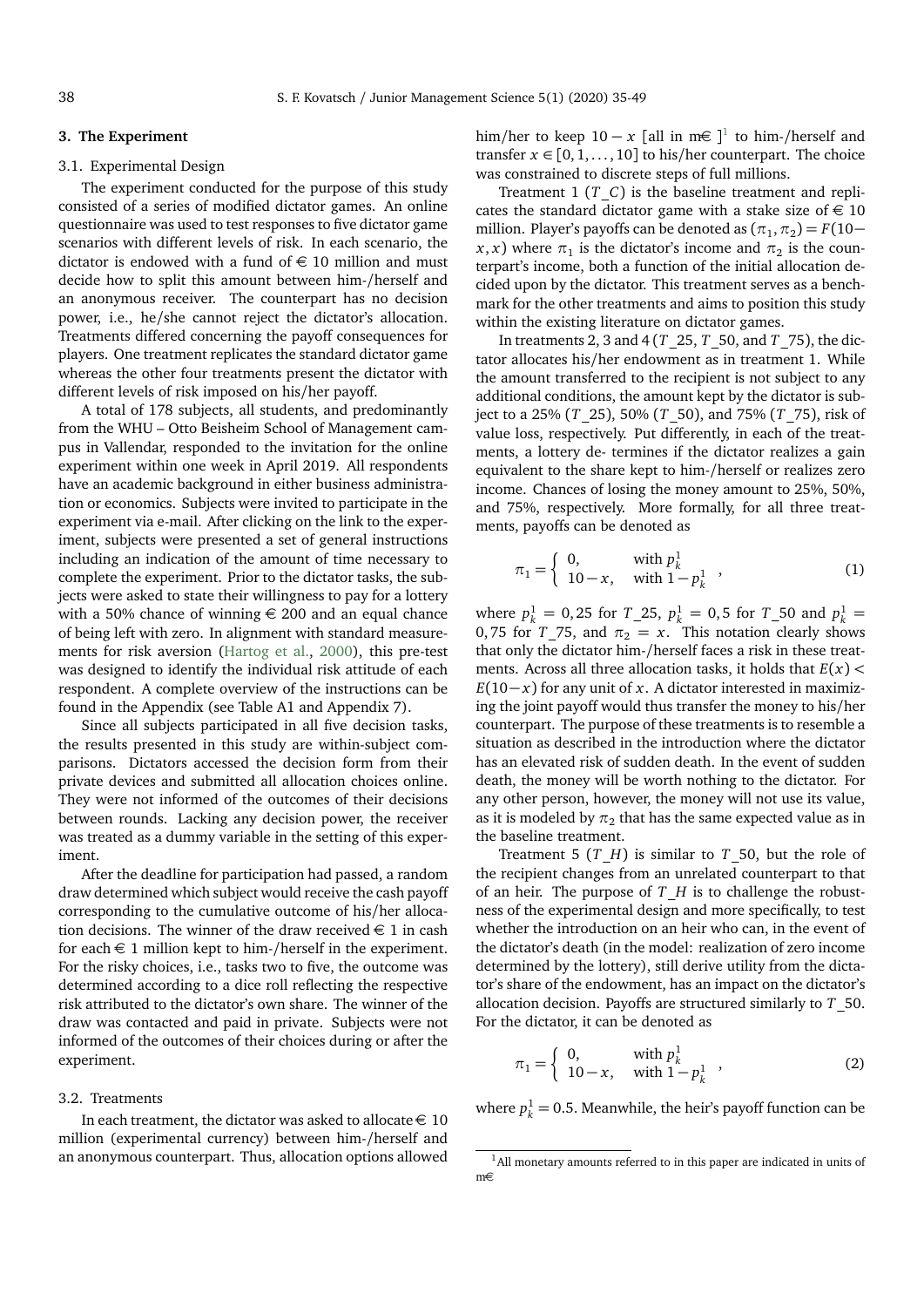described as follows:

$$
\pi_2 = \begin{cases}\n x + \left(\frac{10 - x}{1 + 0.1}\right), & \text{with } p_k^1 \\
x, & \text{with } 1 - p_k^1\n\end{cases}
$$
\n(3)

It is important to highlight that the heir's payoff is conditional not only on the dictator's allocation choice but also on the lottery outcome. If the lottery determines that the dictator can keep his/her share, the heir will, as in the ordinary dictator game scenario, realize a payoff of  $\pi_2 = x$ . Yet, if the dictator loses his share to fate, the heir automatically gains the amount equivalent to the dictator's loss discounted by a factor of  $d = 0.1$ . Thus, in this treatment, the heir receives a minimum endowment of *x*, with an additional chance to gain the dictator's share discounted by 10%. In terms of social welfare, this treatment forecloses the possibility of money loss through the lottery. In fact, the lottery, here, serves as a second allocation mechanism. Although the dictator can still decide on the initial allocation of the endowment, the lottery decides whether the split will be implemented or not. If the outcome is at odds with the dictator's luck, the lottery prescribes a re-allocation of to the endowment to the counterpart with only a small deduction. Chances for both outcomes are equal. *T*\_*H* was designed to render the model of allocation decisions under existential threat more realistic concerning two aspects: Firstly, it may be assumed that most people facing a 50% risk of dying within the next few days seek necessary precautions such as instructing a will which settles the allocation of their wealth after their death. Secondly, even if an individual freely decided whether or not he/she should transfer his/her endowment to somebody else prior to his/her death, the recipient of the money would most likely be a close friend or family member. Since a common attribute to legal successions is that they only comprise individuals closely related to the deceased, the designation of the recipient as an heir within the design of a dictator game equips the anonymous counterpart with a natural familiarity. The discount rate applied to the heir's additional gain – implemented only if the dictator's income is zero after the lottery draw – models a delayed payment. Since the legal proceeding of wills is typically lengthy, the heir must expect to receive the endowment significantly later compared to a situation where the ancestor decides to transfer his/her wealth prior to his/her death.

The five dictator treatments are complemented by one additional task designed to provide an indication of the experiment's external validity. Subjects were instructed to imagine a situation in which they just left the hospital after they had been diagnosed with a lethal disease predicting a 75% probability of terminating their life within the next couple of days. Given this situation, subjects were asked to indicate what they would do with their money if they had  $\in$  10 million in the bank account. They were explicitly invited to consider different consumption and transfer options. Prescribing a 75% chance of sudden death, this task was designed as a qualitative benchmark to the *T*\_75 dictator treatment. The framing of the question aimed at priming the subjects with a

certain degree of mortality salience. Answers could be submitted in key points or full sentences.

# **4. Related Theory and Hypotheses**

#### 4.1. Theoretical Model

For the development of the hypotheses to be tested in the experimental part of this study, a model that helps to test for allocation preferences needs to be formalized. [Fehr](#page-14-30) [and Schmidt](#page-14-30) [\(1999\)](#page-14-30) and [Bolton and Ockenfels,](#page-14-15) [2000,](#page-14-15) for instance, propose a model of social preferences which measures payoff differences to study fairness concepts based on inequality aversion. In the present study, the focus will be on social welfare implications of initial allocations. As established in the introduction, the discussion of fairness under risk must capture two dimensions: ex ante comparison and ex post comparison. In alignment with existing literature (Brock et al., 2012), social preferences will be examined over a joint payoff function  $S(\pi_1, \pi_2)$  accounting for individual utilities derived from the initial money allocation, denoted as  $u(m_1)$  for the dictator and  $u(m_2)$  for his/her counterpart. It will be assumed that  $E[u(m_1)]$  is equal to  $E(\pi_1)$ . Modeling the joint payoff function over individual utilities instead of expected payoffs only, however, allows for the possibility to drop this assumption in future extensions of the model.

Tailored to our five dictator treatments, the function of joint expected payoff is described by

$$
E[S(\pi_1, \pi_2)] = E[u(m_1)] + E[u(m_2)], \qquad (4)
$$

which can be rewritten as

$$
E[S(\pi_1, \pi_2)] = u(m_1) p_k^1 + u(m_2) p_k^2
$$
\n(5)

where *p* is the probability with which a player will eventually realize the income corresponding to the dictator's allocation decision. For the baseline treatment, it holds that  $p_k^1 = p_k^2 = 1$ . In the risky treatments 2, (3; 4),  $p_k^2 = 1$  remains unchanged whereas  $p_k^1$  is equal to 0.75 (0.5; 0.25). Values for treatment 5 are equal to those of treatment 2. Starting from there, it can be established that the social welfare maximizing allocation  $[m_1, m_2]$  is  $[10 − x; x]$  with  $x ∈ [0, 1, ..., 10]$  for the baseline treatment and [0; 10] for all other treatments. Yet, it must be assumed that social welfare maximization is not the most common decision rule among dictators, especially if it coincides with zero payoff for themselves (treatments 2-5). Only purely altruistic players will favor such an allocation.

Going forward, the implications of fair splits based on ex ante and ex post comparison, two alternative decision rules, shall be discussed with regard to our experimental treatments. According to the principles of ex ante comparison, only an equal split of the total endowment may be considered fair. It follows that for all our treatments, the fair allocation would be [5; 5]. In the baseline treatment, this split still allows for the maximization of joint payoff. For the risky treatments, social welfare implications must be assessed based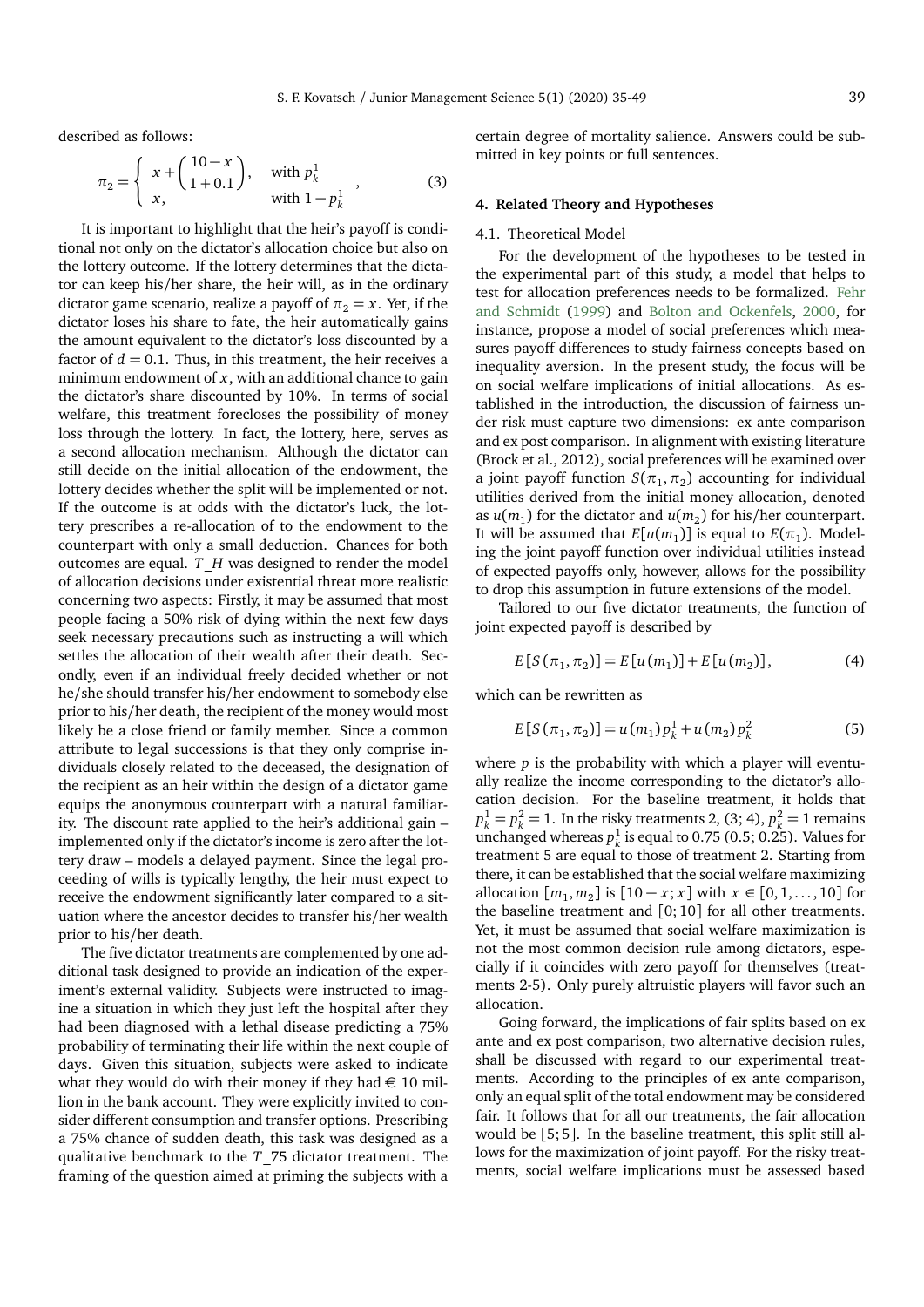on expected individual utilities. Since  $E[u(m_1)]$  decreases with a smaller  $p_k^1$ , not only the dictator's expected payoff but also the joint payoff is negatively impacted for all allocations  $\neq$  [0; 10]. In treatment 2 (3; 4), a fair allocation complying with the principles of ex ante comparison yields

$$
E[S(\pi_1, \pi_2)] = (10 - x)p_k^1 + xp_k^2
$$
 (6)

with *x* = 5,  $p_k^1$  = 0.75 (0.5; 0.25) and  $p_k^2$  = 1, which equals an expected joint payoff  $S(\pi_1, \pi_2)$  of 8.75 (7.5; 6.25). For treatment 5, the case is more complex. It can be calculated as follows:

$$
E[S(\pi_1, \pi_2)] = E[u(m_1)] + E[u(m_2)] \tag{7}
$$

where  $E[u(m_1)] = (10 - x)0.5$ and  $E[u(m_2)] = x + 0.5\left(\frac{10 - x}{1.1}\right)$ .

Substituting *x* with 0.5 yields  $E[S(\pi_1, \pi_2)] = 9.78$  which is close to the maximum of 10. Table [1](#page-6-0) summarizes individual expected utilities and joint payoffs for equal splits in all five treatments.

Turning to decisions based on ex post comparison, the definition of fair allocations as equal splits between the dictator and his/her counterparts becomes obsolete. Fair splits, under this principle, require equal expected utilities for both players. More formally, the requirement for a fair allocation according to the principle of ex post comparison can be denoted as:

$$
E[u(m_1)] = E[u(m_2)] \tag{8}
$$

For our baseline treatment, this still implies an equal split  $[0; 10]$  between the players. In the risky treatments, however, the one-sided risk on the part of the dictator needs to be compensated for with a higher endowment.

This can be easily derived if we rewrite our requirement in the following way:

$$
(10 - x)p_k^1 = xp_k^2
$$
 (9)

For  $p_k^1 < p_k^2$  and  $x \in [0, 1, ..., 10]$ , which applies to all risky treatments of the experiment, this equation can only hold if  $x < 5$ . In the following, the process will be exemplified for treatment 5  $(T$ <sup> $H$ </sup>). From the previous analysis, it is known that for  $T_H$ 

$$
E[u(m_1)] = 0.5(10 - x) \text{ and } E[u(m_2)] = x + 0.5\left(\frac{10 - x}{1.1}\right)
$$
\n(10)

Equating the two expected utilities yields  $x = \frac{10}{22}$ , corre-23 sponding to an allocation of  $\left[\frac{220}{20}\right]$  $\left[\frac{220}{23};\frac{10}{23}\right] \cong [9.57;0.43]$  and an expected social welfare of  $E[S(\pi_1, \pi_2)] = 9.57$ . Table [3](#page-6-1) summarizes individual expected utilities and joint payoffs for fair allocations according to the requirements of ex post comparison.

Notably, perfectly fair splits according to ex post comparison can only be realized in the baseline treatment and treatment four because allocation decisions in the experiment are subject to the constraint that  $x \in [0, 1, \ldots, 10]$ . To accommodate this constraint in the experimental design, it will be assumed that a discrete split of the initial endowment is compliant with the concept of fairness based on ex post comparison if *x* takes on the value closest to the corresponding  $x \in \mathbb{R}$ . In treatment 2, for instance, a fair allocation as defined by ex post comparison would be [6; 4], corresponding to an expected social welfare of  $E[S(\pi_1, \pi_2)] = 8.5$  $E[S(\pi_1, \pi_2)] = 8.5$  $E[S(\pi_1, \pi_2)] = 8.5$ . Table 2 summarizes individual expected utilities and joint payoffs for fair allocations under the constraint that the definition range of *x* encompasses discrete value only and compliant with the rules of ex post comparison.

It may be highlighted that the fair allocation in the heir treatment (5) is for the dictator to keep the entire endowment to him-/herself and give nothing to his/her heir. With a 50% chance of receiving a slightly discounted amount of the dictator's share, the heir's expected payoff over the initial split, even if he/she is awarded nothing, is sufficiently high to justify an allocation of [10; 0] according to the principle of ex post comparison.

Fair splits compliant with the requirements of ex ante versus ex post comparison will be considered in the analysis of the experimental data. More precisely, it will be evaluated to which degree individuals are willing to compromise on both individual utility maximization and social welfare maximization in order to implement an allocation that is considered fair. Generally, it may be noteworthy that fair splits compliant with ex post comparison yield higher expected utilities for the dictator as well as a higher expected joint payoff.

Aside from inequality aversion, concerns for efficiency will also be taken into account. Hence, an additional factor considered in the analysis will be the efficiency of capital employment, defined as

$$
e = \frac{E[S(\pi_1, \pi_2)]}{\max(S)}\tag{11}
$$

The higher *e*, the closer is the expected joint payoff corresponding to the dictator's allocation choice to the maximum possible joint payoff.

#### 4.2. Theoretical Predictions

Prediction 1: Giving in the standard dictator game is not fully consistent with allocation decisions unilaterally risky dictator games.

This assumption extends to two levels: Firstly, dictators' allocation decisions under personal risk will deviate from decisions without risk in absolute terms. Secondly, a difference will also be observed in relative terms, implying that the share of dictators complying with the concept of ex ante or ex post fairness, as well as those making purely altruistic decisions will vary across treatments. Prediction 1 allows for two alternative hypotheses as explained in the following.

*H*1 : Facing personal risk, dictators will allocate more money to their counterpart.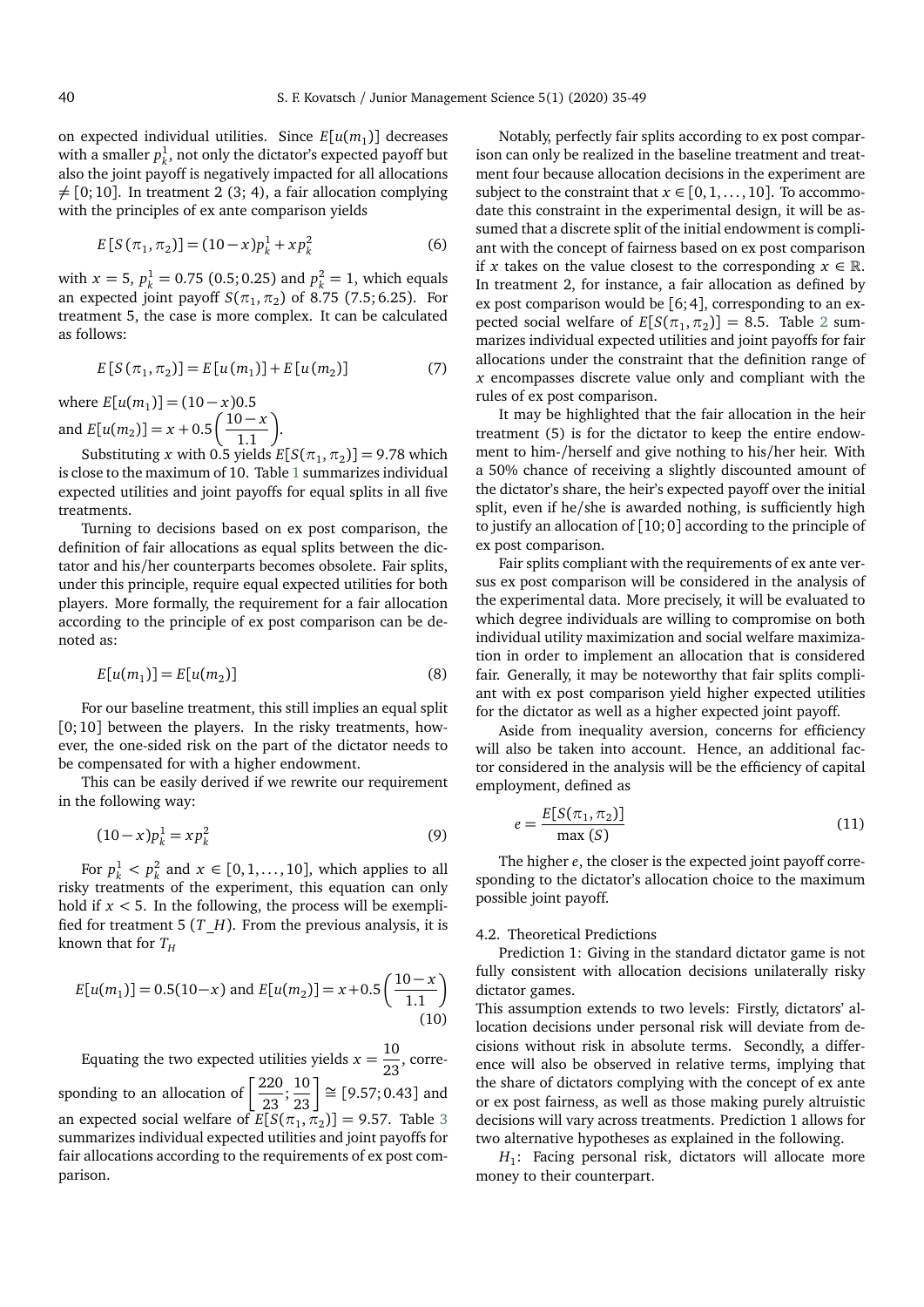<span id="page-6-0"></span>**Table 1:** Expected utilities for equal splits

|                 | Exp. utilities with a fair split according to ex ante comp. |                      |             |                       |                     |  |  |  |  |
|-----------------|-------------------------------------------------------------|----------------------|-------------|-----------------------|---------------------|--|--|--|--|
|                 | max(S)                                                      | Allocation           | $E[u(m_1)]$ | E[u(m <sub>2</sub> )] | $E[S(\pi 1,\pi 2)]$ |  |  |  |  |
| T C             | 10                                                          | [5;5]                |             | 5.                    | 10                  |  |  |  |  |
| T <sub>25</sub> | 10                                                          | [5;5]                | 3,75        | 5                     | 8,75                |  |  |  |  |
| T 50            | 10                                                          | [5;5]                | 2,5         | 5                     | 7,5                 |  |  |  |  |
| T 75            | 10                                                          | [5;5]                | 1,25        |                       | 6,25                |  |  |  |  |
| ΤН              | 10                                                          | $\lceil 5; 5 \rceil$ | 2,5         | 7.28                  | 9,78                |  |  |  |  |

<span id="page-6-2"></span>**Table 2:** Expected utilities for fair splits according to ex post comparison (discrete)

|           | Exp. utilities with a fair split according to ex post comp. |                          |             |                       |                     |  |  |  |  |
|-----------|-------------------------------------------------------------|--------------------------|-------------|-----------------------|---------------------|--|--|--|--|
|           | max(S)                                                      | Allocation<br>(discrete) | $E[u(m_1)]$ | E[u(m <sub>2</sub> )] | $E[S(\pi 1,\pi 2)]$ |  |  |  |  |
| $T_{C}$   | 10                                                          | [5;5]                    |             |                       | 10                  |  |  |  |  |
| $T_{.25}$ | 10                                                          | [6; 4]                   | 4,5         |                       | 8,5                 |  |  |  |  |
| T 50      | 10                                                          | $[7;3]$                  | 3, 5        | 3                     | 6, 5                |  |  |  |  |
| T 75      | 10                                                          | [8; 2]                   | 2           |                       | 4                   |  |  |  |  |
| $T\_{H}$  | 10                                                          | [10;0]                   |             | 4,55                  | 9,55                |  |  |  |  |

<span id="page-6-1"></span>**Table 3:** Expected utilities for fair splits according to ex post comparison (stationary)

|           | Lap, almno with a fail opin according to on pool comp. |                            |             |                       |                     |  |  |  |
|-----------|--------------------------------------------------------|----------------------------|-------------|-----------------------|---------------------|--|--|--|
|           | max(S)                                                 | Allocation<br>(stationary) | $E[u(m_1)]$ | E[u(m <sub>2</sub> )] | $E[S(\pi 1,\pi 2)]$ |  |  |  |
| $T_C$     | 10                                                     | [5:5]                      |             |                       | 10                  |  |  |  |
| $T_{125}$ | 10                                                     | [5, 71; 4, 29]             | 4,44        | 4,44                  | 8,88                |  |  |  |
| T 50      | 10                                                     | [6, 67; 3, 33]             | 3,33        | 3,33                  | 6,66                |  |  |  |
| T 75      | 10                                                     | $\lceil 8; 2 \rceil$       |             |                       | 4                   |  |  |  |
| $T_H$     | 10                                                     | [9, 57; 0, 43]             | 4,785       | 4,785                 | 9,57                |  |  |  |

Exp. utilities with a fair split according to ex post comp.

 $H_1$  is consistent with the idea that dictators care about their decisions' impact on joint payoff (social welfare). If their own share is subject to risk, but the counterpart's share is unaffected, dictators who honor the social welfare dimension of their decisions will give higher amounts (in relative and absolute terms) to their counterparts than non-risky conditions. On a higher level,  $H_1$  would imply that individuals facing existential threat favor a transfer of their endowment over excessive self-consumption because others might derive more sustainable utility from the money. In other words, mortality salience will reinforce other-regarding preferences.

 $H_2$ : Facing personal risk, dictators will keep more money to themselves.

 $H_2$  assumes that dictators will try to equalize expected payoffs for both players, which is consistent with the concept of fairness based on ex post comparison. Compared to the standard dictator game, decisions involving personal risk will incentivize dictators to increase the share kept to themselves (in absolute terms). In the context of decisions made under an elevated risk of sudden death, this hypothesis would imply that mortality salience will reinforce selfish motives. Individuals who are aware of their limited time and consumption

horizon will try to maximize their own utility without regard for the social consequences of their consumption decisions.

Although both hypotheses can be sufficiently justified, *H*<sup>1</sup> is considered to be more likely than  $H_2$  and will serve as the basis for predictions 3 and 4.

Prediction 2: Allocation decisions in risky dictator games are not exclusively driven by the dictator's degree of risk aversion.

Modeling existential threat through a risky lottery comes at the disadvantage that upward deviations from giving in the standard dictator game may be induced by sheer risk avoidance. Put differently, dictator's allocating more to their counterpart in the risky treatment might just be risk-averse. By contrast, prediction 2 anticipates a weak correlation between risk aversion and higher giving in risky dictator games. Instead, risk aversion should be treated as a confounding variable in the regression run on giving in the unilaterally risky dictator games dependent on giving in the baseline treatment.

Prediction 3: Neither ex post nor ex ante comparisons can explain giving in unilaterally risky dictator games. Instead, non-selfish allocations reflect a preference for efficient capi-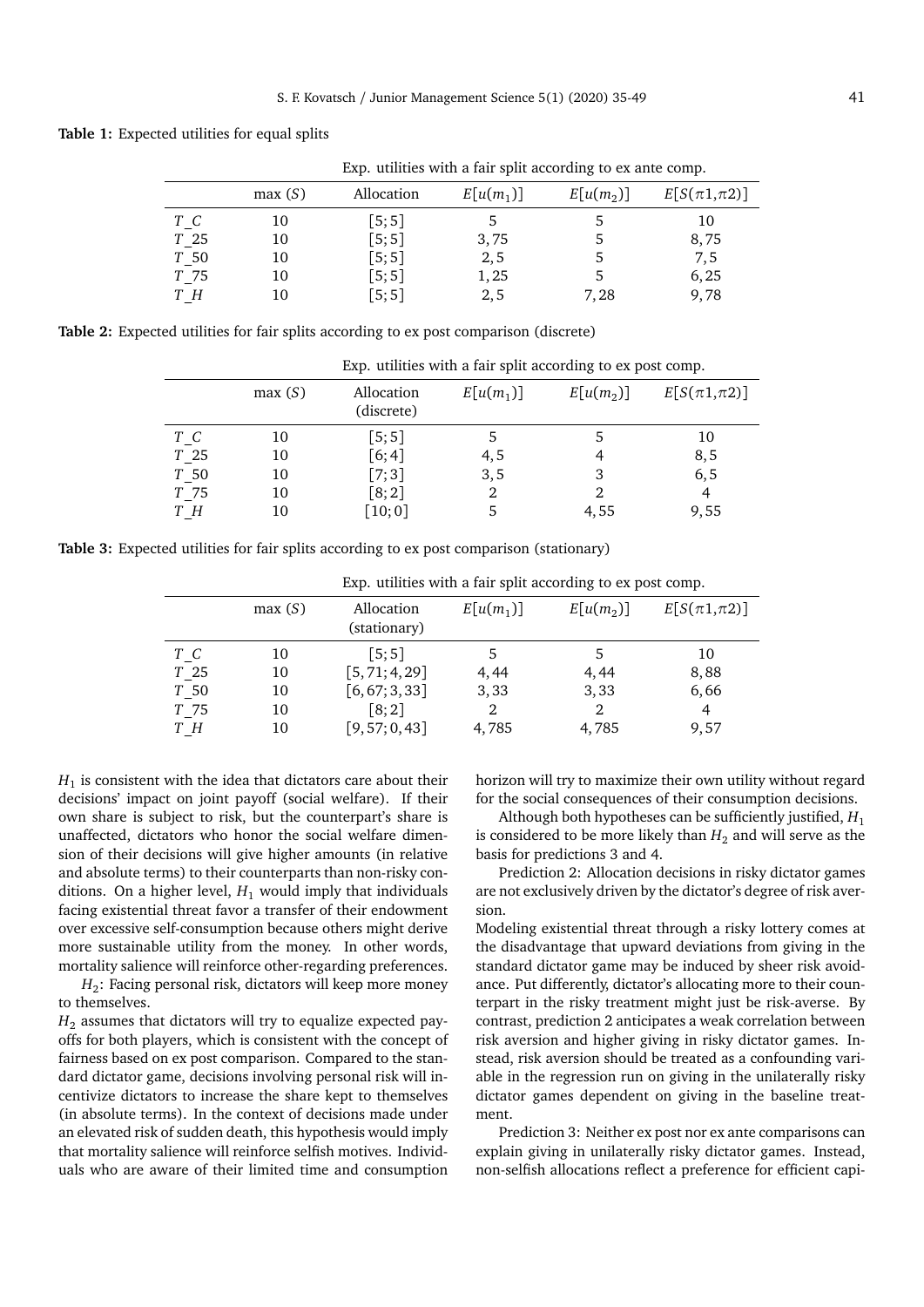#### tal employment.

Instead of reflecting the dictator's degree of risk aversion, higher giving in risky dictator games may be explained by the dictator's preference for efficient capital allocations. This prediction is construed ex negativo: From the review of the existing literature on risky dictator games, it is hypothesized that neither altruism nor ex ante or ex post comparison can fully explain allocation decisions in unilaterally risky dictator games. Instead, a preference for efficient capital employment aimed at a constrained optimization of the joint payoff may be a driver behind non-zero giving in the risky treatments. An interest in social welfare, in this case, is equal to the understanding that other players may derive higher utility from the endowment.

Prediction 4: Generous giving in dictator games increases with the level of risk assigned to the dictator's own payoff. As stated earlier, prediction 3 is conditional on higher giving in the unilaterally risky dictator games relative to the baseline treatment. In extension to the preceding conjecture, it may be expected that the predicted behavior is amplified by a higher degree of risk attributed to the dictator's share. Notably, this is not equivalent to the assumption that the dictator's concern about the joint payoff increases with the level of harm he/she can cause to social welfare. Any theory based exclusively on the correlation between giving in risky dictator games and the level of unilateral risk will be not consistent with varying results across treatments *T*\_50 and *T*\_*H*. Both

treatments assign a 50% chance of value loss to the dictator's share but with significantly less downside for social welfare in the heir treatment (5). Prediction 5: One-sided risk in dictator games can effec-

tively simulate allocation decisions under existential threat. Lastly, the experimental design presented in this study is based on the assumption that unilateral exposure to risk in a dictator game scenario resembles a simulation where an individual faces a life-endangering hazard. Prediction 4 will be tested by comparing the subjects' responses to *QMS*\_75 to those of the dictator treatment *T*\_75. If it holds, the relative number of selfish versus other-regarding use cases listed in *QMS*\_75 will mirror the quantitative split between self-use and transfer to the counterpart in the fourth dictator treatment.

# **5. Experimental Results (Data Analysis)**

A summary of the dictator's allocation decisions is provided in Table [4.](#page-8-0)

The table average choices and the proportion of players choosing  $x > 0, x \ge 5$  and  $x = 10$  for all five treatments. Average giving in the standard dictator game, for instance, is *x* = 2.63 ( $\cong$  26%) and thus consistent with the results reported previous studies [\(Engel,](#page-14-31) [2011\)](#page-14-31). Notably, significant positive giving can be observed in all treatments. Figure A5 shows the average contribution by task whereas Figure A6 depicts the fraction of dictator's giving non-zero amounts and those giving more than the fairness concept based on ex post

comparison requires (both in the Appendix). In the following, it will be explored in detail how allocation decisions differ across treatments in detail.

Result 1: Behavior in the standard dictator game is not a good predictor of giving in unilaterally risky treatments. On average, dictators behave more generously when exposed to risk.

Evidently, average contributions in the standard dictator game are significantly different (at 1% level) from giving in the risky dictator treatments (Table [5\)](#page-8-1). The summary statistics of the Wilcoxon signed-rank test run on all treatments also reveals that the group means are, in fact, significantly different between any two treatments except for *T*\_50 and *T*\_*H*. This outlier was to be expected because the heir treatment is an adaptation of *T*\_50 and exposes the dictator to the same level of risk.

Table [6](#page-8-2) displays the results of a linear regression which tries to explain the allocation decisions in risky dictator games as a function of allocation choice in the standard dictator game (*T*\_*C*). Regression results substantiate that giving in the standard dictator game is not always predictive of giving under personal risk: the significance of the coefficient for giving in *T*\_*C* decreases with the level of risk imposed on the dictator treatments. This implies that decisions under risk are not driven by the same motives as decisions in ordinary dictator games. Nevertheless, generosity in the standard dictator game is predictive of a tendency of giving under mild risk (coefficients are significant at 1% level for *T*\_25 and *T*\_*H*).

Result 2: The dictator's degree of risk aversion does not moderate the effect of risk on allocation decisions in dictator games.

To control for the correlation between risk profile and behavior in the dictator game treatments on the individual level, the experimental design comprised a task testing for the willingness to pay (WTP) for a risky lottery. The lottery was designed in a way that subjects would face an expected value of  $\epsilon$  100 with a 50% chance of winning  $\epsilon$  200. Subjects could state their upper price threshold for a ticket to participate in the lottery. Results were evaluated on both descriptive and analytical statistics.<sup>[2](#page-7-0)</sup>

Firstly, subjects were assigned to a specific cluster according to the WTP stated in the lottery task. Four different clusters are used based on the definition of different levels of risk-aversion. Cluster 1 comprises strictly risk-averse subjects with a WTP between  $\in$  0 and  $\in$  49 ( $n = 70$ ), i.e., below half of the lottery's expected value. Cluster 2 also contains riskaverse agents but with a WTP above half of the lottery's expected value, specifically between  $\in$  49 and  $\in$  98 (*n* = 53). The third cluster counts subjects ( $n = 53$ ) with an approximatively risk-neutral profile displaying a WTP between  $\in$  99 and  $\in$  100. Subjects with a risk-loving attitude, i.e., stating a WTP above the lottery's expected value, are classified as cluster 4. Yet, this cluster only comprises a very small portion of the original sample  $(n = 4)$ . All four clusters were

<span id="page-7-0"></span><sup>&</sup>lt;sup>2</sup>Task is referred to as QL in the data analysis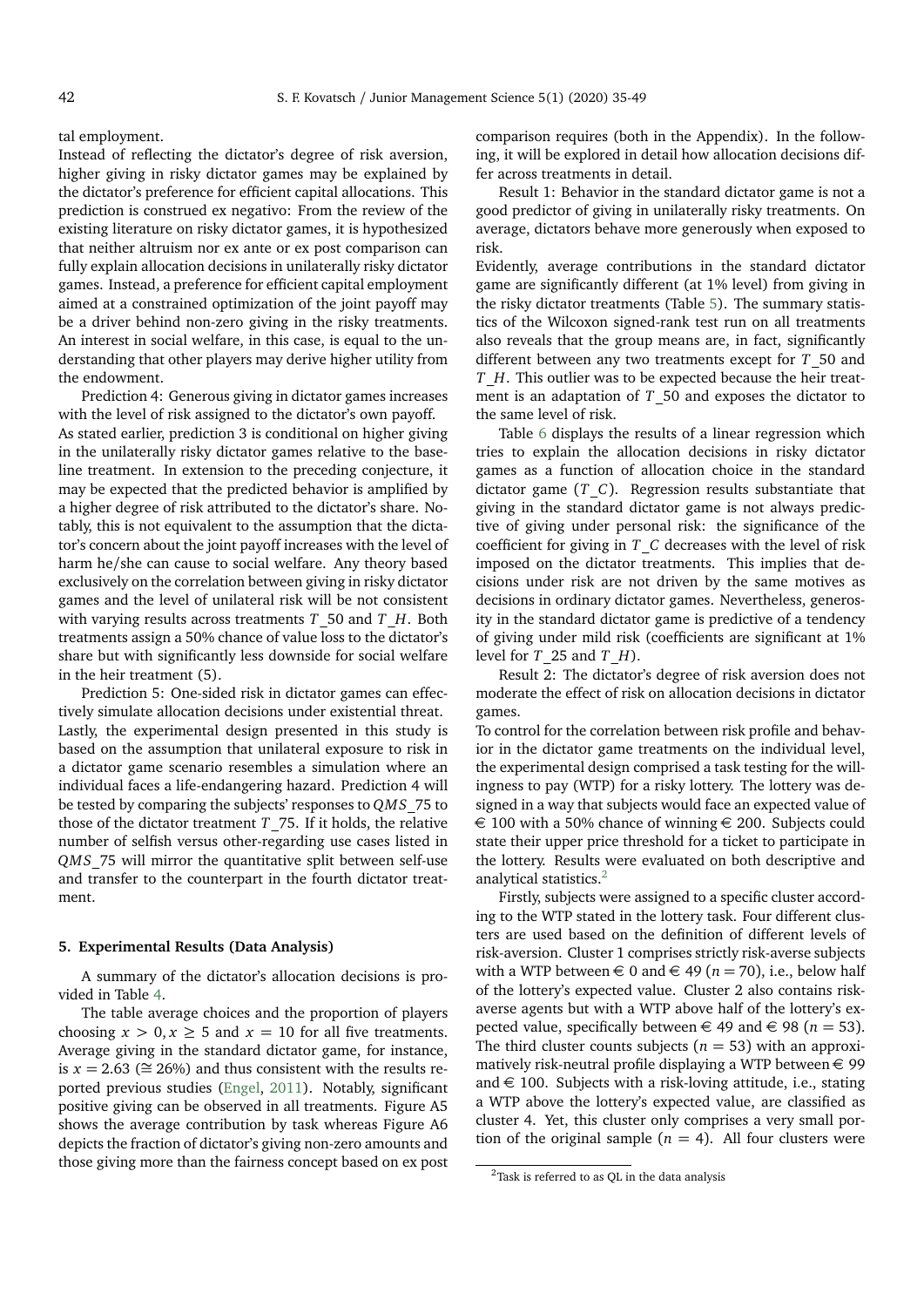# <span id="page-8-0"></span>**Table 4:** Summary statistics of the allocation decisions

\*For the individual treatments, this means:  $x \ge 5$  ( $T_C$ );  $x \ge 4$  ( $T_2$ 5),  $x \ge 4$  ( $T_5$ 0),  $x \ge 2$  ( $T_7$ 5);  $x \ge 0$  ( $T_1$ *H*)

|                 | n   | Mean giving | SD of giving | $%$ of<br>dictators<br>giving $x > 0$ | % $x \geq$ 'fair'<br>split ex post <sup>'*</sup> | $%$ of<br>dictators<br>giving $x \geq 5$ | % of<br>dictators<br>giving $x = 10$ |
|-----------------|-----|-------------|--------------|---------------------------------------|--------------------------------------------------|------------------------------------------|--------------------------------------|
| T C             | 178 | 2,63        | 2,22         | 68%                                   | 32%                                              | 32%                                      | 1%                                   |
| T <sub>25</sub> | 178 | 4,65        | 3,42         | 84%                                   | 57%                                              | 47%                                      | 20%                                  |
| T 50            | 178 | 5,47        | 3,42         | 90%                                   | 76%                                              | 63%                                      | 25%                                  |
| T 75            | 178 | 6,22        | 3,75         | 88%                                   | 83%                                              | 67%                                      | 33%                                  |
| ТН              | 178 | 5,28        | 3,90         | 79%                                   | 100%                                             | 61%                                      | 29%                                  |

# <span id="page-8-1"></span>**Table 5:** Differences in giving  $(n = 178)$

Differences tested with Wilcoxon signed-rank tests. \*\*\* (\*\*, \*) indicates significance at 1% (5%, 10%) level.

|            | T 25       | $T_{.}50$  | $T_{\perp}$ 75 | $T_H$    |
|------------|------------|------------|----------------|----------|
| $T\_C$     | $2,02$ *** | $2,84$ *** | $3.60***$      |          |
| $T_{1,25}$ |            | $0.81***$  | $1.57***$      |          |
| $T_{.}50$  |            |            | $0,76***$      | $-0, 19$ |

<span id="page-8-2"></span>**Table 6:** Linear regression of allocation decisions in a standard dictator game treatment (independent variable: *x* in *T*\_*C*) on giving under risk (clustering at the individual level)

Differences tested with Wilcoxon signed-rank tests. \*\*\* (\*\*, \*) indicates significance at 1% (5%, 10%) level.

| Dependant variable               |              |            |           |              |  |  |  |  |
|----------------------------------|--------------|------------|-----------|--------------|--|--|--|--|
|                                  | T 25         | T 50       | T 75      | TН           |  |  |  |  |
| Amount given in $T$ $C$ (coeff.) | $0,4009$ *** | $0.2727**$ | 0.1848    | $0,3593$ *** |  |  |  |  |
| Constant                         | $3,60***$    | $4.75***$  | $5,74***$ | $4,34***$    |  |  |  |  |
| Pseudo R-squared                 | 0.07         | 0.02       | 0.01      | 0.04         |  |  |  |  |
| F-statistic                      | $12,84$ ***  | $5,7$ **   | 2, 14     | $7,37***$    |  |  |  |  |

evaluated with regard to deviations in average giving from the sample mean per treatment. The descriptive analysis reveals three main observations: Firstly, cluster deviations occur across all treatments including the non-risky baseline game, implying that individual risk attitudes may be influential to dictator games in general, not only in risky treatments. Secondly, average deviations in giving are positive for cluster 1 and become increasingly negative from there. Only cluster 4 seems to show an average deviation above 5% from the sample mean (close to the 20% level), but due to its small sample size, the effect may be distorted. Thirdly, there seems to be no consistent pattern as to which treatment elicits the most substantial deviations on cluster level. This may serve as an indication that risk attitudes are not predictive of giving in risky dictator games. Table A2 provides the summary statistics of differences in giving by cluster whereas Table A3 displays a consolidated overview of the standard deviation by cluster on treatment level.

Secondly, in order to verify the assumed weak correlation between individual risk attitude and the dictator game results, a regression was run on the WTP in the lottery de-

pendent on giving in the different dictator game treatments. Table [7](#page-9-0) summarizes the results on treatment level. Notably, coefficients are negative for all treatments.

In extension to the previous analysis, the regression reveals for which treatments groups risk attitudes are most influential. The coefficient for the risk level is only significant for *T* 75 (at 5% level) and *T H* (at 10% level). Thus, in contrast to the intuition derived from the descriptive analysis, individual risk attitudes seem to gain in decision weight with the level of risk attached to the dictator's payoff consequences. Nevertheless, the effect is negligibly weak since the coefficient size is considerably small for both treatments.

Overall, it may be concluded that allocation decisions in risky dictator games are not primarily attributable to the dictator's risk attitude, even though a small effect can be observed for the high-risk treatment.

Result 3: Neither ex post nor ex ante comparisons can explain giving in unilaterally risky dictator games. Allocation decisions may be influenced by a preference for efficient capital employment rooted in the dictator's concern for the joint payoff.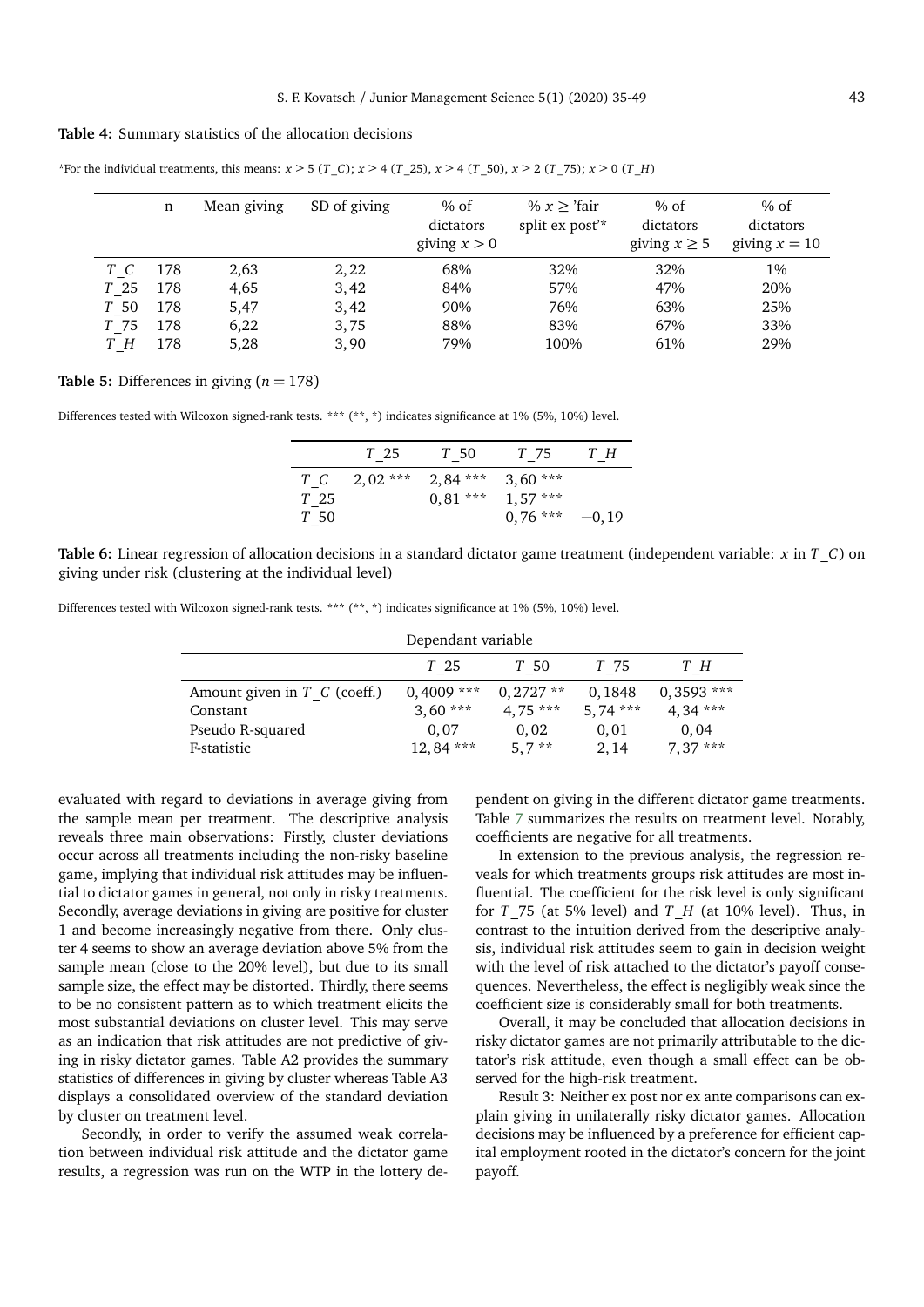| Dependant variable |           |           |           |            |            |  |  |  |
|--------------------|-----------|-----------|-----------|------------|------------|--|--|--|
|                    | T C       | T 25      | T 50      | T 75       | TН         |  |  |  |
| WTP in QL (coeff.) | $-0.0035$ | $-0.0061$ | $-0,0054$ | $-0.0104*$ | $-0.0074*$ |  |  |  |
| Constant           | $2.83***$ | $5,01***$ | $5.79***$ | $6,84***$  | $5,72***$  |  |  |  |
| Pseudo R-squared   | 0.01      | 0.01      | 0.01      | 0.03       | 0.01       |  |  |  |
| F-statistic        | 1,94      | 3.41      | 2,03      | $6,35**$   | $2,94*$    |  |  |  |

<span id="page-9-0"></span>**Table 7:** Linear regression of risk aversion (independent variable: P in QL) on allocation decisions in dictator game treatments (clustering at the individual level)

While the joint payoff, or social welfare, can be maximized by any choice of x in the baseline treatment, the risky dictator games presented in this study only allow for the maximum joint payoff if the purely altruistic choice  $(x = 10)$  is realized. Previous studies have shown that only a minor fraction (approx. 5%) of dictators exhibits purely altruistic behavior [\(Engel,](#page-14-31) [2011\)](#page-14-31). Consequently, if the dictator's interest in the joint payoff shall recoup attention in this study, it needs to be in form of a constrained maximization. Constrained, in this case, means that the dictator tries to employ the initial endowment of 10m€ efficiently without forgoing his own payoff entirely. More generally, it refers to all allocations which are attentive towards the social welfare implications but do not leave the dictator with an expected payoff of zero.

Prior to evaluating the relevance of social welfare concerns going along with efficient capital employment, the new experimental data will be screened for evidence supporting the application of four other decision rules emphasized in the existing literature: aversion against a purely selfish maximization of payoff chances, ex post comparison, ex ante comparison, and altruistic maximization of joint payoff (listed in order of decreasing *x* required to comply with the rule). Table [4,](#page-8-0) presented at the beginning of this section, shows the proportion of dictators exceeding the minimum requirements for these rules as specified in Table [8.](#page-10-0)

Overall, the experimental results show that all four types of non-selfish allocations occur across all five treatments, although altruistic maximization of the joint payoff is almost non-existent in the standard dictator game. The fraction of subjects choosing allocations which exceed one of the four thresholds for compliance seems to increase with the risk imposed to the dictator's endowment. Growth rates are generally the highest between the baseline treatment and *T*\_25 and maintain a rate for ex ante comparison and altruism, while the incremental fraction of subjects complying with the other two decision rules seem to abate with an increasing level of risk.

Remarkably, a closer look at the fraction of dictators implanting an allocation choice which exactly equals one of the four minimum requirements (cf. Table [9\)](#page-10-1) reveals that especially for the risky treatments, the portion of subjects who do not exactly comply with any of those four strategies is considerably high (51% for *T*\_25, 40% for *T*\_50, and 46% for *T*\_75). Since these treatments equally induce a significantly higher percentage of non-zero giving than the stan-

dard dictator game which, hence, cannot be explained by fairness concepts based on ex post or ex ante comparison, there is an explanation gap as to which other drivers motivate non-zero giving in unilaterally risky dictator games. It stands to reason that the observed behavior reflects the dictator's preference for efficient capital employment allowing for constrained joint payoff maximization.

Result 4: Generosity in risky dictator games increases with the dictator's own risk, not the risk attached to the joint payoff.

As a next step, the analysis needs to address the role of risk imposed on the dictator's own share versus the risk affecting the joint payoff. As reported earlier, unilaterally risky dictator games seem to elicit more generous giving than the baseline scenario, and the effect seems to increase with the level of risk assigned to the dictator's payoff. To test for the robustness of this result against the hypothesis that higher giving correlates with the degree to which the dictator's decision affects the joint payoff, the heir treatment (*T*\_*H*) was introduced. In treatments *T*\_25, *T*\_50 and *T*\_75, a higher level of risk for the dictator comes along with a higher level of risk to the joint payoff. In *T*\_*H*, however, the risk assigned to the dictator's own payoff is equal to *T*\_50 whereas the risk to the joint payoff is significantly cut. The minimum payoff for the dictator is  $0 \in \mathbb{R}$  at a 50% probability whereas the minimum social payoff is 9.09m€ at a probability of ≤50%. For both values, 10m€ marks the upper margin. Hence, of dictators behaved significantly more generous in *T*\_50 compared to *T H*, this would imply that higher giving in unilaterally risky dictator games is not dependent on the risk imposed to the dictator's own payoff, but the risk imposed to the joint payoff. Results show that more dictators transfer the entire endowment to their counterparts in *T*  $H$  ( $x = 10$ ), but likewise, more dictators keep the money to themselves  $(x = 0)$  in *T*<sub>*H*</sub> compared to *T*<sub>*-*50</sub> (Table [9\)](#page-10-1). In aggregate, the two effects seem to cancel each other out. Average giving is  $x = 5.28$  in *T H* and  $x = 5.47$  in *T* 50. A Wilcoxon signed-rank test run on the results indicates that the difference is not significant (Table [5\)](#page-8-1). Consequently, the data suggests that more generous giving in unilaterally risky dictator games, de facto, increases with the level of risk attributed to the dictator's payoff, not the level of risk attributed to the joint payoff. With regard to the motivational drivers behind this behavior, the results encourage the assumption that the generosity exhibited in unilaterally risky dictator games is not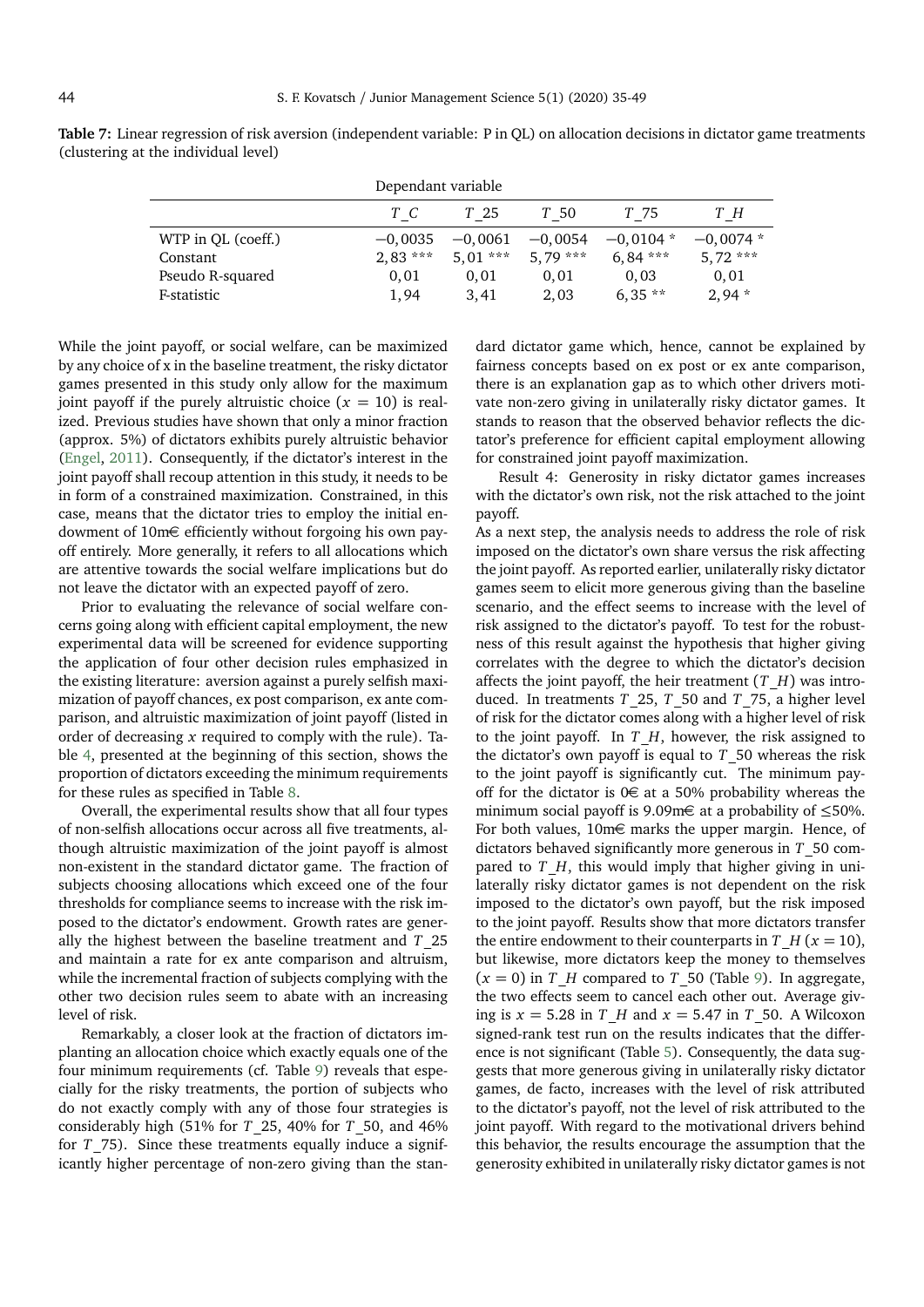<span id="page-10-0"></span>**Table 8:** Minimum requirements for four non-selfish decision rules in dictator games

| <b>Decision Rule</b>                                                      | <b>Minimum Requirement</b>                                  |
|---------------------------------------------------------------------------|-------------------------------------------------------------|
| Aversion against purely selfish maximization Allocation such that $x > 0$ |                                                             |
| Ex post comparison of payoff chances                                      | Allocation such that $E(\pi 1) = E(\pi 2)$ holds for min(x) |
| Ex ante comparison of payoff chances                                      | Allocation such that $x \ge 5$                              |
| Altruistic maximization of joint payoff                                   | Allocation such that $x = 10$                               |

<span id="page-10-1"></span>**Table 9:** Fraction of dictators pursuing a one out of four strategies: pure selfishness, ex post comparison, ex ante comparison or pure altruism

\*For the individual treatments, this means:  $x = 5$  (*T*\_*C*);  $x = 4$  (*T*\_25),  $x = 4$  (*T*\_50),  $x = 2$  (*T*\_75);  $x = 0$  (*T<sub>H</sub>*)

|           | Mean giving | % of subjects<br>with $x=0$ | % $x = 'fair$<br>split ex post <sup>'*</sup> | % of subjects<br>with $x=5$ | % of subjects<br>with $x = 10$ | Remaining subjects |
|-----------|-------------|-----------------------------|----------------------------------------------|-----------------------------|--------------------------------|--------------------|
| $T_{C}$   | 2,63        | 6%                          | 31%                                          | 31%                         | $1\%$                          | 31%                |
| $T_{-}25$ | 4,65        | 4%                          | 10%                                          | 15%                         | 20%                            | 51%                |
| $T_{.}50$ | 5,47        | 7%                          | 8%                                           | 20%                         | 25%                            | 40%                |
| T 75      | 6,22        | 6%                          | 9%                                           | $6\%$                       | 33%                            | 46%                |
| TН        | 5,28        | 6%                          | 21%                                          | 16%                         | 29%                            | 29%                |

induced by regret minimization but by a preference for allocating the money efficiently.

Result 5: Unilaterally risky dictator treatments hold considerable external validity for decisions under existential threat.

As stated earlier, the experiment presented in this study incorporated a qualitative task priming subjects with ephemeralityrelated thoughts while asking what subjects would use their money for if they only had a 25% chance of surviving the next days.

Remarkably, the responses accurately reflect the split pointed to in prediction 1 in which two different scenarios were anticipated: under existential threat, individuals would either become more generous considering that their own utility from a monetary endowment is subject to a high level of risk  $\left(H_{1}\right)$ , or they would become increasingly selfish because the time horizon for consumption is suddenly very limited and social consequences carry little weight  $\left(H_{2}\right)$ . Yet, while the answers carry clues for both hypotheses, they also provide a good indication of which scenario prevails. Evidence of  $H_1$  is not only voiced more frequently but also more resolutely as illustrated by these two examples:

I would not spend the money in the next few days.  $[\dots]$  Spending the money on personal pleasure and dying right afterwards would be a waste.

I wouldn't consume anything but rather find a person that can make better use of the money.

Support for  $H_2$  is usually restricted to only a fraction of the money, which can be exemplified referring to these two responses:

I would fly out all my friends and myself to Tasmania for a final dinner. [. . . ] Whatever is left of the money after all this, I would give to the Tasmanian Wildlife fund. 10 million can be better employed elsewhere.

Give 6 million to charity and waste the rest like it is the end of the world.

For a comprehensive evaluation of the answers, six designated use cases were identified from the most frequently used keywords: self-use (luxury/gambling), selfuse (event/experiences), long-term investments/trust funds, therapy research, (charitable) donations, and transfers to family and friends (F&F). While the first two use cases clearly resemble an allocation decision in favor of the dictator and the last two use cases resemble an allocation in favor of his/her counterpart, the use cases named third and fourth do not explicitly fall into one of those categories. Additionally, it is essential to note that these use cases are collectively exhaustive but not mutually exclusive since subjects were not restricted in the number of items when answering the question. Table [10](#page-11-0) provides an overview of the popularity of each use case relative to the number of subjects and relative to the total number of items listed in the responses to *QMS*\_75.

In order to verify the external validity of the experimental design, however, it is necessary to assess whether the relative number of selfish versus other-regarding use cases listed in *QMS*\_75 mirrors the quantitative split between self-use and transfer to the counterpart in the *T*\_75 dictator game treatment. As a reminder, the mean in the fourth treatment amounts to  $x = 6.22$ , meaning that on average, dictators transferred 62.25% of their endowment to the other player.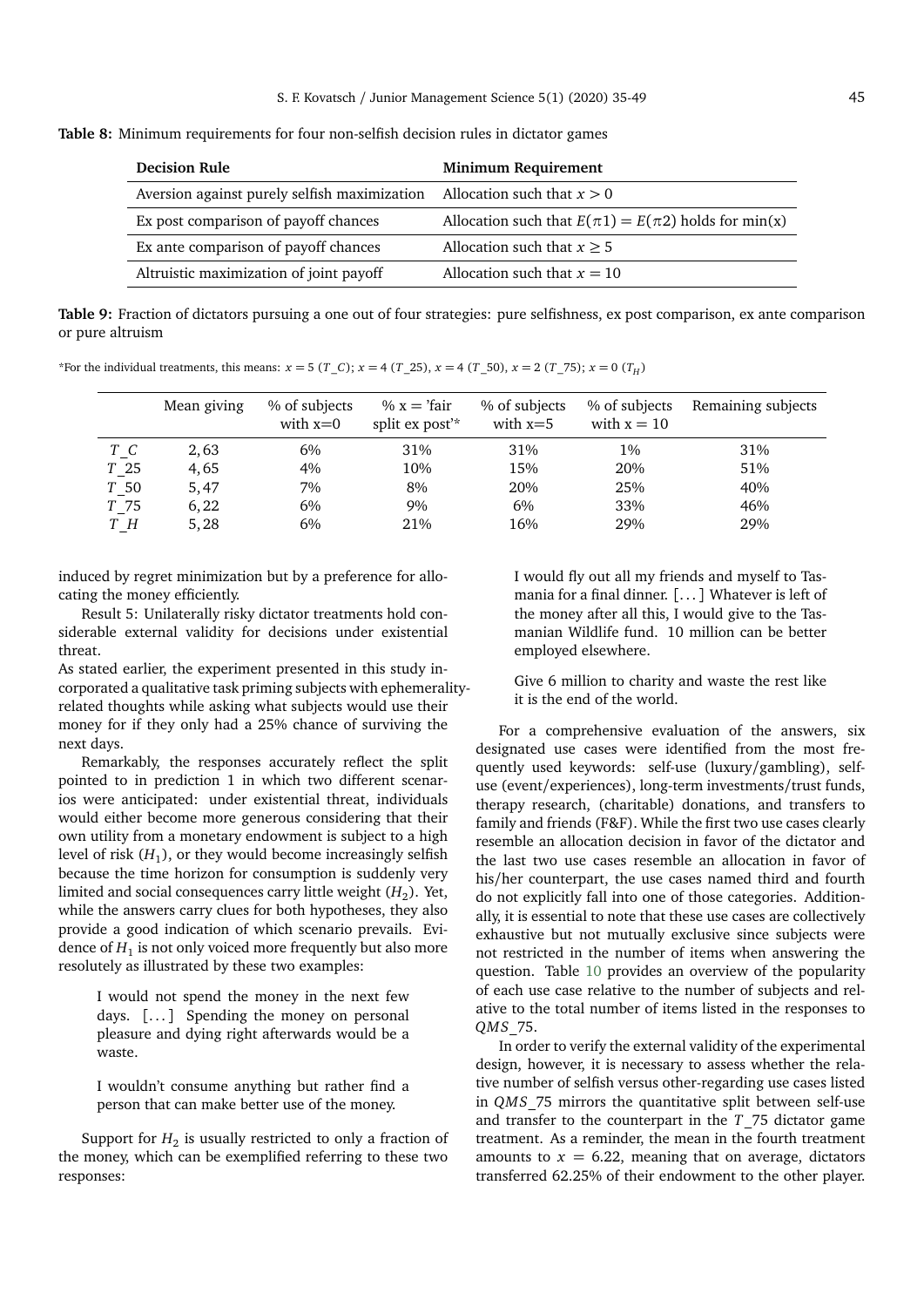# <span id="page-11-0"></span>**Table 10:** Common use cases for the endowment (sorted by popularity,  $n = 52$ )

relative to the total number of subjects would spend money on the respective use case.

\*\* Number of items accounting for the possibility of multiple answers. Percentages within this row indicate how many times a use case is mentioned relative to the total number of items listed

|                         | n       | Therapy<br>Research | Self-use:<br>Luxury/<br>Gambling | Long-term<br>invest-<br>ments/Trust<br>funds | (Charitable)<br>Donations | Self-use:<br>Event/<br>Experiences | Transfer to<br>F&F |
|-------------------------|---------|---------------------|----------------------------------|----------------------------------------------|---------------------------|------------------------------------|--------------------|
| Fraction by<br>subjects | $176*$  | 10%                 | 14%                              | 24%                                          | 32%                       | 49%                                | 60%                |
| Fraction by<br>items    | $333**$ | 5%                  | 7%                               | 13%                                          | 17%                       | 26%                                | 32%                |

Accounting for the number of use cases which clearly classify as self-use (luxury/gambling and event/experiences, to be specific) relative to the total number of items listed in the responses to *QMS*\_75 and balancing the result against the share of other-regarding use cases (donations and transfers to F&F) while subtracting out those use cases that do not explicitly match either category yields a 33% share of selfish use-cases. This result is approximately consistent with the 37.75% share predicted by *T*\_75. However, this comparison is imprecise to the extent that it only considers the relative number of times certain use cases are listed, not the amount of money allocated towards them.

For the purpose of refining the analysis of the qualitative data collected in *QMS*\_75, only those answers which indicated a clearly quantifiable allocation of the endowment to one or more use cases were extracted from the sample  $(n = 52)$ . Table [11](#page-12-0) summarizes the total as well as the relative amount of money [in m€ and %, respectively] across the applicable responses allocated to any of the six designated use cases.

Coloring indicates whether the use case counts as selfuse (orange), transfer to others (green), or matches neither of those categories (white). It can be discerned that only 7% of the money is used for self-consumption, 18% is allocated towards long-term investments and trust funds, and 75% is transferred to family and friends. Even if it is argued that long-term investment and trust funds can be classified as self-use and thus, on average, subjects keep 25% of their endowment to themselves, an average of 75% transferred to others still does not exactly match the average of 62.25% predicted in the corresponding dictator treatment (*T*\_75). One explanation for this incongruence may be that the *QMS*\_75 task allowed subjects to specify to whom exactly they would transfer the money and a large fraction chose to endow their family and friends, which is also the reason why one of the six high-level use cases is called "transfer to F&F" instead of "transfer to others". Transfers to close friends or relatives can be assumed to earn subjects a higher social utility than transfers to the anonymous counterpart they were paired with in the dictator treatments. The effect of social distance is undisputed in the dictator game literature (Leider, Möbius, Rosenblat, and Quoc-Anh, 2009; [Goeree et al.,](#page-14-32) [2010\)](#page-14-32). Unsurprisingly, also in the present experiment, only four subjects in the entire sample explicitly stated that they would like to transfer a portion of the money to strangers.

> I would give away cash to random people on the street as well as to people on my day-to-day ways (e.g. the salesperson at REWE, the bakery etc.)

With this in mind, it may be concluded the data collected from the *QMS*\_75 task and the *T*\_75 dictator game is consistent in the result that a vast majority of subjects prefers to grant a portion well above 50% of their endowment to another person. This substantiates the claim made in  $H_1$  and opens it to a broader context: Facing personal risk, e.g., under existential threat, not only dictators in a dictator game setting but individuals, in general, become more generous and transfer a higher fraction of their endowment to others. Overall, the results suggest that the experimental design features a sufficient level of external validity for decisions under existential threat. This result is diluted only by the fact that baseline frequencies under artificial dictator games contexts, in general, are inflated relative to those exhibited in a natural setting [\(Winking and Mizer,](#page-14-33) [2013\)](#page-14-33).

# **6. Discussion and Conclusion**

# 6.1. Contribution to the Academia

In extension to the existing literature on both risky dictator games and mortality salience, the present study contributes an account of allocation decisions under existential threat. Numerous studies on giving in dictator (and ultimatum) games attempt to explain behavior inconsistent with the predictions of classic game theory by models of social preferences that allow for non-selfish motives such as inequality aversion or concerns for efficiency. It remained to be assessed how such social behavior changes with different levels of risk attached to the dictator's payoff, or, equivalently, under existential threat. Hence, this study does not only contribute an entirely new variation of the dictator game comparing

<sup>\*</sup> Number of responses applicable to Question QMS\_75. Percentages within this row indicate how many subjects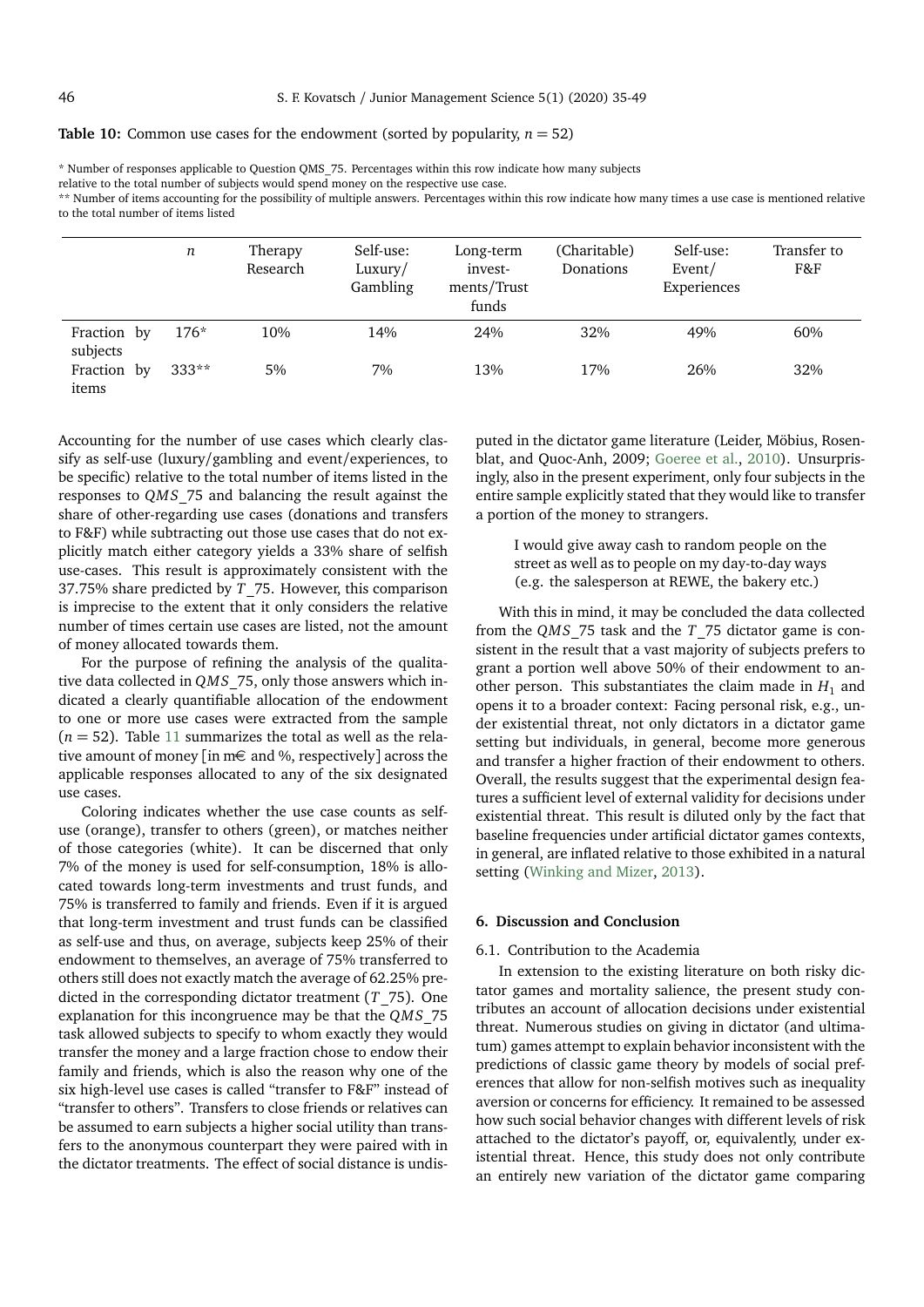<span id="page-12-0"></span>**Table 11:** Fraction of money allotted to most popular use cases (sorted by popularity,  $n = 52$ )

\* Number of subjects who clearly quantified their allocation of money in QMS\_75.

|                                                         | n     | Therapy<br>Research | Self-use:<br>Luxury/ | Self-use:<br>Event/ | Long-term<br>invest- | (Charitable)<br>Donations | Transfer to<br>F&F | Total |
|---------------------------------------------------------|-------|---------------------|----------------------|---------------------|----------------------|---------------------------|--------------------|-------|
|                                                         |       |                     | Gambling             | Experiences         | ments/Trust<br>funds |                           |                    |       |
| Money<br>allocated<br>$[{\mathfrak m}{\mathfrak \in}$ ] | $52*$ | 4                   | 12                   | 24                  | 92                   | 148                       | 238                | 518   |
| Money<br>allocated<br>[%]                               | $52*$ | $1\%$               | 2%                   | 5%                  | 18%                  | 29%                       | 46%                | 100%  |

behavior under different degrees of self-risk but simultaneously provides a first attempt to synthesize research in the field of experimental economics with (mainly psychological) research dedicated to understanding behavior under the condition of mortality salience.

The study finds that allocation decisions in dictator's games tend to become more generous when only the dictator's payoff is at risk. This is inconsistent with the findings of [Freundt and Lange](#page-14-18) [\(2017\)](#page-14-18) and is also at odds with evidence suggesting that mortality awareness spurs greed [\(Kasser and Sheldon,](#page-14-8) [2000;](#page-14-8) [Cozzolino et al.,](#page-14-23) [2004a\)](#page-14-23). However, the new results can be aligned with another stream of mortality salience research arguing that existential threat actually increases pro-social behavior (Jonas et al., 2000; [Wade-Benzoni et al.,](#page-14-27) [2012\)](#page-14-27). Similarly, consistency with the existing literature on dictator games can be stabilized under the assumption that giving in unilaterally risky dictator games is motivated by a preference for efficient capital employment [\(Charness and Rabin,](#page-14-13) [2002\)](#page-14-13). [Freundt and Lange](#page-14-18) [\(2017\)](#page-14-18) did provide their dictators with a safe transfer option, which made giving, even in the self-risk treatments, disadvantageous to the social welfare. A concern for social welfare which motivates non-selfish allocation decisions is also consistent with findings from experiments on social lotteries indicating that subjects are also more risk-averse in social lotteries compared to a situation where only their own payoff is exposed to risk [\(Gaudeul,](#page-14-34) [2013\)](#page-14-34).

Moreover, the presented results reveal that generosity in risky dictator games increases with the dictator's own risk, not the risk attached to the joint payoff, and show that risk aversion falls short of explaining dictators' behavior in unilaterally risky games. Therewith, this study provides a first attempt towards a better understanding of allocation decisions under unilateral risk and simultaneously bridges the gap to research on allocation decisions under existential threat. Eventually, it needs to be acknowledged that the study does not claim to portray an exhaustive model of dictator giving under elevated mortality awareness and the omission of decisive determinants cannot be precluded.

# 6.2. Limitations

The presented experiment is subject to a set of limitations, especially from a methodological perspective. Chiefly, the subject pool is rather homogeneously composed of students with a background in economics. Additionally, the gender split is not equal, which might skew the results downwards, since allocation decisions in all treatments show significant differences depending on the dictator's gender (Table [12;](#page-13-0) for the gender-specific breakdown of the means per treatment, see Table A4 in the Appendix). Another issue is that the within-subject design naturally bears the risk of carry-over and position effects distorting the latter treatments.

When it comes to the design of the treatments, it must be acknowledged that the standard dictator game is played with an endowment of  $\in$  10 instead of 10m $\in$  and research has shown that a larger stake size has a small but significant adverse effect on giving in dictator games [\(Larney et al.,](#page-14-35) [2019\)](#page-14-35). Moreover, the qualitative response task (*QMS*\_75) could be optimized for comparison with the dictator treatment *T*\_75 by requesting quantifiable allocations of the 10m€ to predefined use-cases. Yet, the current design gives a better account of the experiment's external validity. Overall, however, the equivalences between allocation decisions in unilaterally risky dictator treatments and such under existential threat must be proven by additional side-treatments controlling for the experiment's validity.

#### 6.3. Concluding Remarks

Unilateral risk on the part of the dictator's payoff encourages more generous allocation decisions. The observed effect is largely independent of the dictator's risk profile and is stronger for higher-risk treatments. On a higher level, the witnessed behavior indicates an increase in other-regarding preferences under existential threat. Since psychological experiments on mortality salience are inconclusive about this effect, further research should be dedicated to modeling decisions under existential threat with different types of economic games in order to improve the robustness of the results. Another interesting angle for further research on economic decisions under existential threat would be a compar-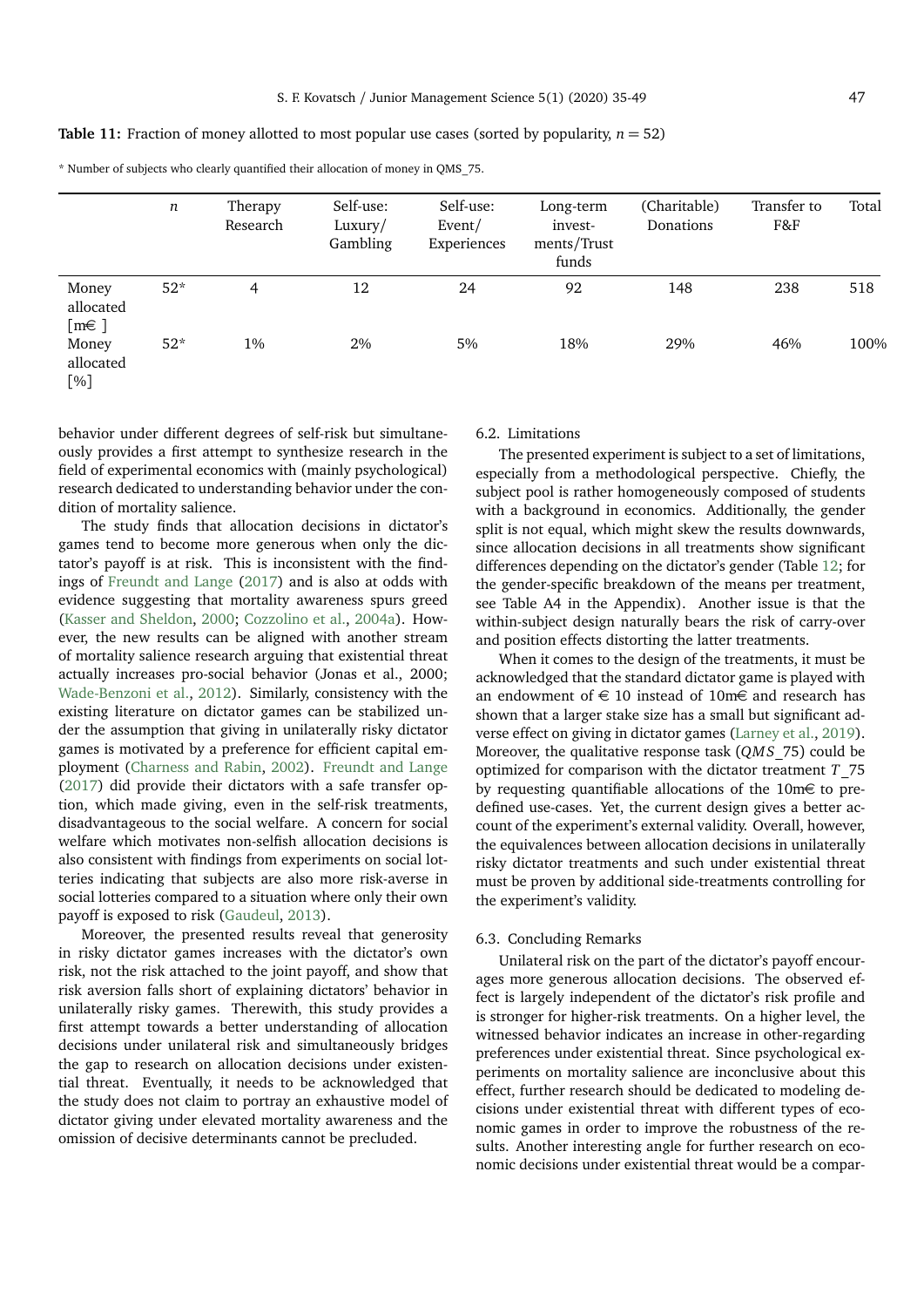<span id="page-13-0"></span>**Table 12:** Average deviation from sample mean giving by gender

|                                                                                                                       |  | <i>n</i> $T_C$ $T_2$ 5 $T_5$ 0 $T_7$ 5 $T_H$ |  |  |
|-----------------------------------------------------------------------------------------------------------------------|--|----------------------------------------------|--|--|
| Dev. (F) 64 $\begin{vmatrix} 0.68 & 0.52 & 0.56 & 0.95 & 1.05 \\ -0.38 & -0.29 & -0.32 & -0.53 & -0.59 \end{vmatrix}$ |  |                                              |  |  |
|                                                                                                                       |  |                                              |  |  |

ative analysis of the relevance ascribed to different consumption options for a given amount of money. Similar to the retrospective use case analysis applied to *QMS*\_75, it would be intriguing to present subjects with a set of consumption options from different categories, for instance spending money on travel, luxury goods, psychedelic drugs or an R&D investment for the own family business. Such trade-off decisions would be especially interesting in combination with research suggesting the affective deconstruction of the probability weighting function. [Rottenstreich and Hsee](#page-14-36) [\(2001\)](#page-14-36), for instance, provide evidence that individuals' sensitivity towards changes in probabilities near certainty and impossibility increases with the level of affect attached to a lottery. On the background of these findings, it may be possible that individuals favor affect-rich consumption choices under existential threat. Finally, another research proposal would be to take an economic view on actual doomsday decisions. Doomsday decisions, as shortly referred to in the introductory section, require a situation where not only one affected party but all parties of a decision are confronted with an elevated risk of dying within the next few days. Economically speaking, not only the payoff uncertainty is affected, but the time horizon for consuming utility from money is limited for all affected stakeholders. In synopsis, it may be concluded that the academic potential in the synthesis of economic and psychological research on decisions under existential threat is far from being exhausted. Nevertheless, the present study sets the first impulse towards a better understanding of the economic preferences of terminally ill individuals. Simultaneously, artificially induced mortality salience may be leveraged to nudge people into more generous giving or to improve long-term strategic planning in (family) businesses.